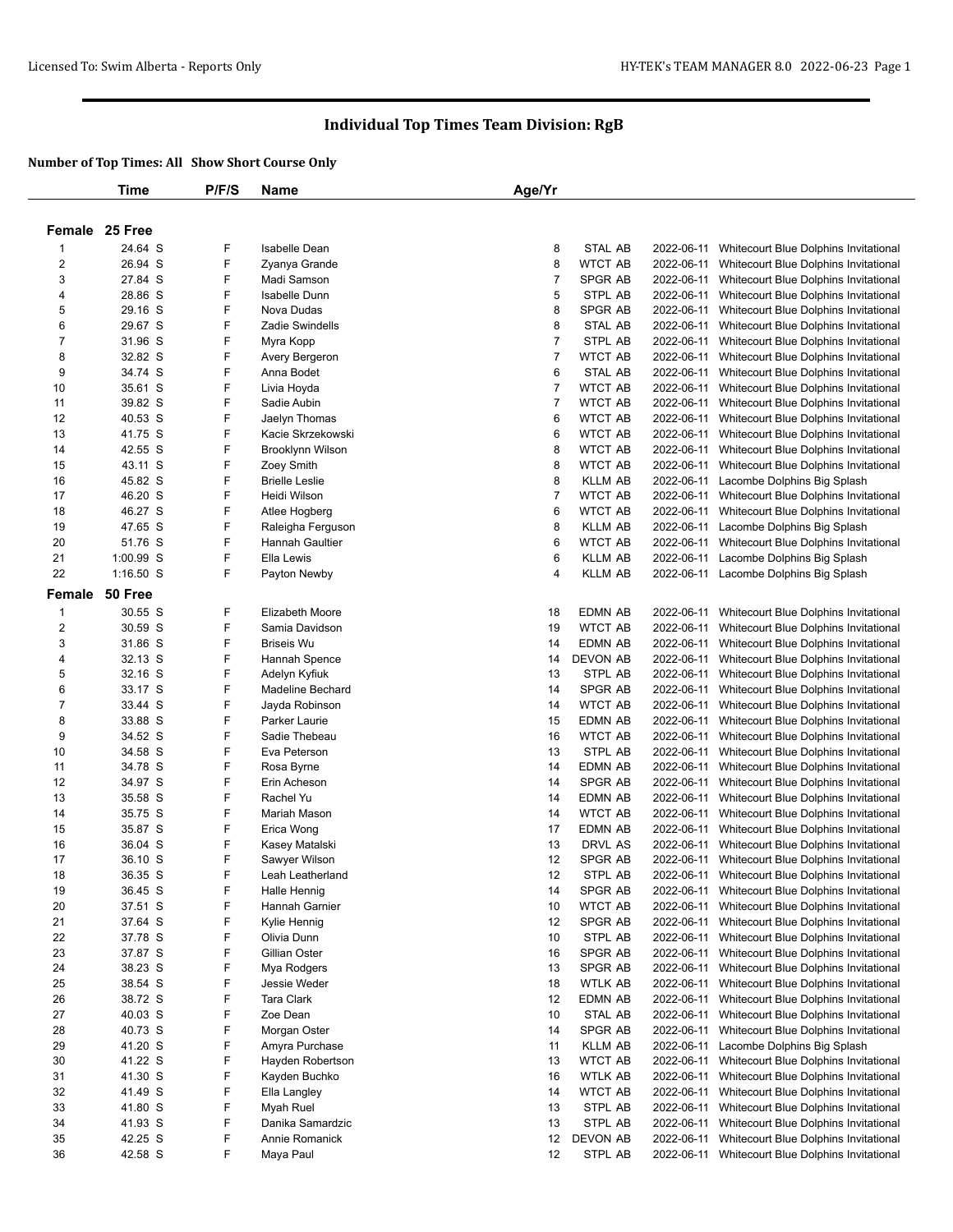|       | Time        | P/F/S | <b>Name</b>                | Age/Yr         |                 |            |                                       |
|-------|-------------|-------|----------------------------|----------------|-----------------|------------|---------------------------------------|
|       |             |       |                            |                |                 |            |                                       |
| 37    | 42.75 S     | F     | Abbi Coupland              | 13             | <b>WTCT AB</b>  | 2022-06-11 | Whitecourt Blue Dolphins Invitational |
| 38    | 43.43 S     | F     | Gabriella Hiebert          | 15             | <b>WTLK AB</b>  | 2022-06-11 | Whitecourt Blue Dolphins Invitational |
| 39    | 43.45 S     | F     | Keeley Boyko               | 13             | <b>SPGR AB</b>  | 2022-06-11 | Whitecourt Blue Dolphins Invitational |
| 40    | 43.48 S     | F     | Anna Johnston              | 15             | EDMN AB         | 2022-06-11 | Whitecourt Blue Dolphins Invitational |
| 41    | 43.93 S     | F     | <b>Elsie Harty</b>         | 12             | STAL AB         | 2022-06-11 | Whitecourt Blue Dolphins Invitational |
| 42    | 44.06 S     | F     | Nika Wepener               | 10             | STPL AB         | 2022-06-11 | Whitecourt Blue Dolphins Invitational |
| $43*$ | 44.53 S     | F     | Maya Wahlen                | 11             | SPGR AB         | 2022-06-11 | Whitecourt Blue Dolphins Invitational |
| $43*$ | 44.53 S     | F     | Kirsten Skogstad           | 15             | <b>STAL AB</b>  | 2022-06-11 | Whitecourt Blue Dolphins Invitational |
| 45    | 44.57 S     | F     | Hannah Rhodenizer          | 16             | SPGR AB         | 2022-06-11 | Whitecourt Blue Dolphins Invitational |
| 46    | 45.36 S     | F     | Lacy Thomsen               | 11             | <b>WTCT AB</b>  | 2022-06-11 | Whitecourt Blue Dolphins Invitational |
| 47    | 45.62 S     | F     | <b>Bailey Dunn</b>         | 15             | STPL AB         | 2022-06-11 | Whitecourt Blue Dolphins Invitational |
| 48    | 46.03 S     | F     | Ella Coupland              | 12             | <b>WTCT AB</b>  | 2022-06-11 | Whitecourt Blue Dolphins Invitational |
| 49    | 46.42 S     | F     | Lailati Gunda              | 12             | <b>DEVON AB</b> | 2022-06-11 |                                       |
|       |             |       |                            |                |                 |            | Whitecourt Blue Dolphins Invitational |
| 50    | 46.47 S     | F     | Natalie Skrzekowski        | 12             | <b>WTCT AB</b>  | 2022-06-11 | Whitecourt Blue Dolphins Invitational |
| 51    | 46.73 S     | F     | Sophia Klassen             | 12             | EDMN AB         | 2022-06-11 | Whitecourt Blue Dolphins Invitational |
| 52    | 47.07 S     | F     | Paige Claughton            | 10             | STPL AB         | 2022-06-11 | Whitecourt Blue Dolphins Invitational |
| 53    | 48.64 S     | F     | <b>Marion Primrose</b>     | 10             | STAL AB         | 2022-06-11 | Whitecourt Blue Dolphins Invitational |
| 54    | 49.15 S     | F     | <b>Torron Chambers</b>     | 11             | DRVL AS         | 2022-06-11 | Whitecourt Blue Dolphins Invitational |
| 55    | 49.45 S     | F     | Sydney Verkerk S14SB14SM14 | 23             | STAL AB         | 2022-06-11 | Whitecourt Blue Dolphins Invitational |
| 56    | 49.99 S     | F     | Emma Lee                   | 12             | <b>WTCT AB</b>  | 2022-06-11 | Whitecourt Blue Dolphins Invitational |
| 57    | 50.39 S     | F     | Alexa Kaziechko            | 9              | DRVL AS         | 2022-06-11 | Whitecourt Blue Dolphins Invitational |
| 58    | 50.63 S     | F     | Mya Perrin                 | 10             | <b>WTCT AB</b>  | 2022-06-11 | Whitecourt Blue Dolphins Invitational |
| 59    | 50.74 S     | F     | Angelina Hiebert           | 18             | <b>WTLK AB</b>  | 2022-06-11 | Whitecourt Blue Dolphins Invitational |
| 60    | 51.04 S     | F     | Kensi Samson               | 10             | SPGR AB         | 2022-06-11 | Whitecourt Blue Dolphins Invitational |
| 61    | 52.32 S     | F     | Alyssa Wilson              | 11             | <b>WTCT AB</b>  | 2022-06-11 | Whitecourt Blue Dolphins Invitational |
| 62    | 52.79 S     | F     | <b>Isabelle Dean</b>       | 8              | STAL AB         | 2022-06-11 | Whitecourt Blue Dolphins Invitational |
| 63    | 54.87 S     | F     | <b>Taylor Chandler</b>     | 11             | SPGR AB         | 2022-06-11 | Whitecourt Blue Dolphins Invitational |
| 64    | 54.90 S     | F     | Mya Fisher                 | 11             | <b>WTCT AB</b>  | 2022-06-11 | Whitecourt Blue Dolphins Invitational |
| 65    | 55.06 S     | F     | Addie Matalski             | 9              | DRVL AS         | 2022-06-11 | Whitecourt Blue Dolphins Invitational |
| 66    | 55.51 S     | F     | <b>Madison Schulte</b>     | 12             | <b>WTCT AB</b>  | 2022-06-11 | Whitecourt Blue Dolphins Invitational |
| 67    | 55.64 S     | F     | Kate Wood                  | 12             | STAL AB         | 2022-06-11 | Whitecourt Blue Dolphins Invitational |
| 68    | 55.87 S     | F     | Adeline Kramer             | 10             | <b>WTLK AB</b>  | 2022-06-11 | Whitecourt Blue Dolphins Invitational |
| 69    | 56.01 S     | F     | Kali Borst                 | 10             | <b>WTLK AB</b>  | 2022-06-11 | Whitecourt Blue Dolphins Invitational |
| 70    | 56.91 S     | F     | Avery Kronewitt            | 10             | STPL AB         | 2022-06-11 | Whitecourt Blue Dolphins Invitational |
| 71    | 58.24 S     | F     | Farrah Ciona               | 10             | STAL AB         | 2022-06-11 | Whitecourt Blue Dolphins Invitational |
| 72    | 59.78 S     | F     | McKenzie Samardzic         | 11             | STPL AB         | 2022-06-11 | Whitecourt Blue Dolphins Invitational |
| 73    | $1:00.04$ S | F     | Kayla Lee                  | 9              | <b>WTCT AB</b>  | 2022-06-11 | Whitecourt Blue Dolphins Invitational |
| 74    | 1:01.19 S   | F     | Madi Samson                | $\overline{7}$ | <b>SPGR AB</b>  | 2022-06-11 | Whitecourt Blue Dolphins Invitational |
| 75    | 1:02.28 S   | F     | Mina Blackie               | 10             | WTLK AB         | 2022-06-11 | Whitecourt Blue Dolphins Invitational |
| 76    | 1:03.30 S   | F     | Emma Green                 | 11             | <b>WTCT AB</b>  | 2022-06-11 | Whitecourt Blue Dolphins Invitational |
| 77    | 1:03.91 S   | F     | Myra Kopp                  | $\overline{7}$ | STPL AB         | 2022-06-11 | Whitecourt Blue Dolphins Invitational |
| 78    | 1:04.10 S   | F     | Denae Gaultier             | 12             | <b>WTCT AB</b>  | 2022-06-11 | Whitecourt Blue Dolphins Invitational |
| 79    | 1:04.30 S   | F     | Kylie Gagnon               | 9              | <b>WTCT AB</b>  | 2022-06-11 | Whitecourt Blue Dolphins Invitational |
| 80    | 1:04.72 S   | F     | Zadie Swindells            | 8              | STAL AB         | 2022-06-11 | Whitecourt Blue Dolphins Invitational |
| 81    | $1:05.16$ S | F     | Zyanya Grande              | 8              | <b>WTCT AB</b>  | 2022-06-11 | Whitecourt Blue Dolphins Invitational |
|       |             | F     |                            |                |                 |            |                                       |
| 82    | 1:05.31 S   |       | Kali Volden                | 10             | <b>WTCT AB</b>  | 2022-06-11 | Whitecourt Blue Dolphins Invitational |
| 83    | $1:05.42$ S | F     | Nova Dudas                 | 8              | SPGR AB         | 2022-06-11 | Whitecourt Blue Dolphins Invitational |
| 84    | 1:06.67 S   | F     | <b>Amity Kramer</b>        | 9              | WTLK AB         | 2022-06-11 | Whitecourt Blue Dolphins Invitational |
| 85    | 1:07.37 S   | F     | Isabelle Dunn              | 5              | STPL AB         | 2022-06-11 | Whitecourt Blue Dolphins Invitational |
| 86    | 1:07.63 S   | F     | Danica Skrzekowski         | 9              | <b>WTCT AB</b>  | 2022-06-11 | Whitecourt Blue Dolphins Invitational |
| 87    | 1:09.37 S   | F     | Sydney Ray Blackwood       | 10             | <b>KLLM AB</b>  | 2022-06-11 | Lacombe Dolphins Big Splash           |
| 88    | $1:13.48$ S | F     | Amrie Camps                | 11             | <b>WTCT AB</b>  | 2022-06-11 | Whitecourt Blue Dolphins Invitational |
| 89    | $1:16.12$ S | F     | Avery Bergeron             | $\overline{7}$ | <b>WTCT AB</b>  | 2022-06-11 | Whitecourt Blue Dolphins Invitational |
| 90    | 1:20.89 S   | F     | Prezlie Acker              | 11             | <b>WTCT AB</b>  | 2022-06-11 | Whitecourt Blue Dolphins Invitational |
| 91    | 1:20.95 S   | F     | Allison Green              | 10             | <b>WTCT AB</b>  | 2022-06-11 | Whitecourt Blue Dolphins Invitational |
| 92    | $1:22.54$ S | F     | Gwen Disney-Young          | 11             | <b>WTCT AB</b>  | 2022-06-11 | Whitecourt Blue Dolphins Invitational |
| 93    | $1:23.48$ S | F     | Anna Bodet                 | 6              | STAL AB         | 2022-06-11 | Whitecourt Blue Dolphins Invitational |
| 94    | 1:25.22 S   | F     | Alexia Thomsen             | 9              | <b>WTCT AB</b>  | 2022-06-11 | Whitecourt Blue Dolphins Invitational |
| 95    | $1:26.32$ S | F     | Olivia Beauchesne          | 12             | <b>WTCT AB</b>  | 2022-06-11 | Whitecourt Blue Dolphins Invitational |
| 96    | 1:27.38 S   | F     | Livia Hoyda                | 7              | <b>WTCT AB</b>  | 2022-06-11 | Whitecourt Blue Dolphins Invitational |
| 97    | 1:30.64 S   | F     | Zoey Smith                 | 8              | <b>WTCT AB</b>  | 2022-06-11 | Whitecourt Blue Dolphins Invitational |
|       |             |       |                            |                |                 |            |                                       |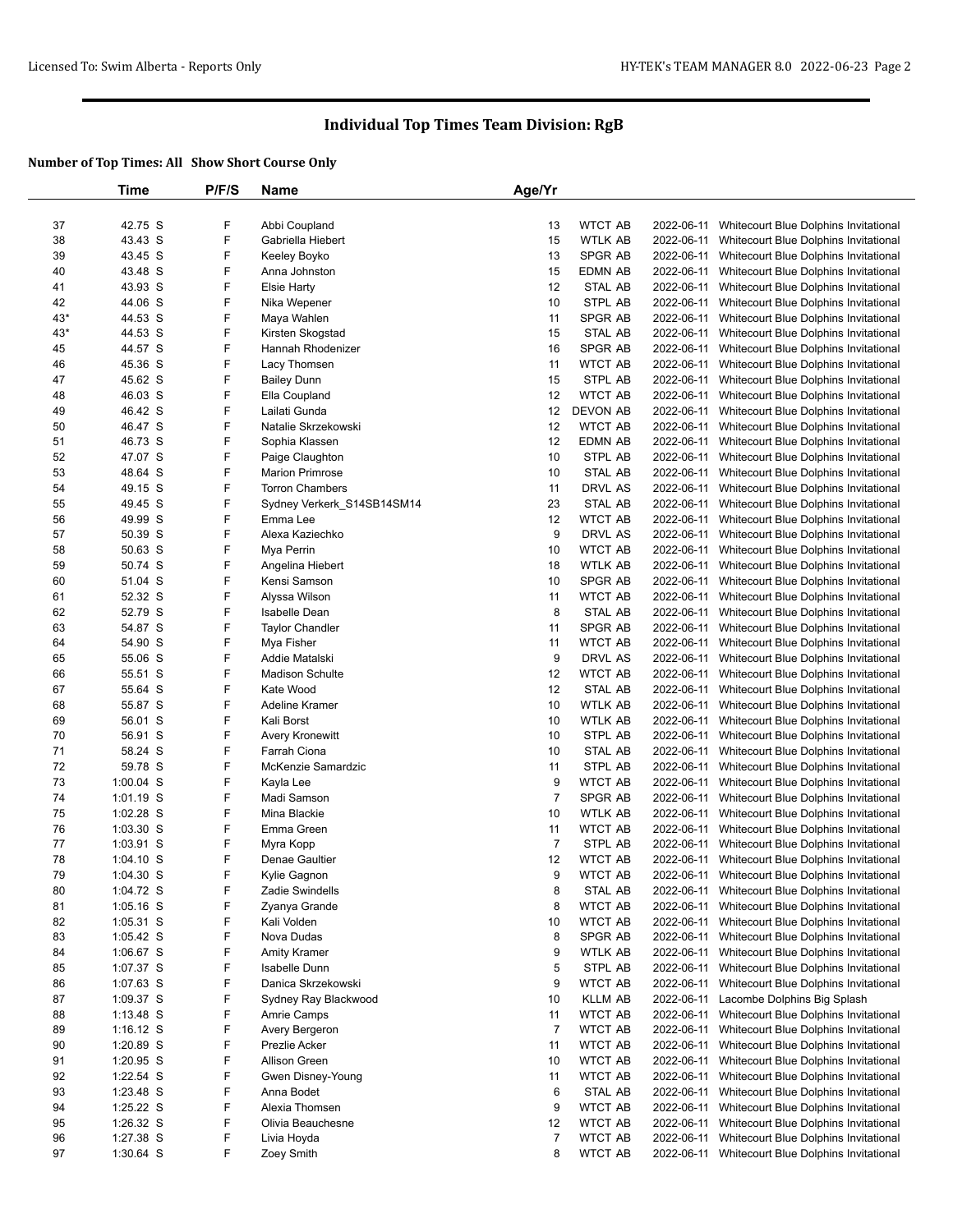|                | Time            | P/F/S | Name                       | Age/Yr         |                |            |                                                  |
|----------------|-----------------|-------|----------------------------|----------------|----------------|------------|--------------------------------------------------|
|                |                 |       |                            |                |                |            |                                                  |
| 98             | 1:37.36 S       | F     | Sadie Aubin                | 7              | WTCT AB        |            | 2022-06-11 Whitecourt Blue Dolphins Invitational |
| 99             | 1:39.63 S       | F     | Brooklynn Wilson           | 8              | <b>WTCT AB</b> |            | 2022-06-11 Whitecourt Blue Dolphins Invitational |
| 100            | 1:42.66 S       | F     | Heidi Wilson               | $\overline{7}$ | <b>WTCT AB</b> |            | 2022-06-11 Whitecourt Blue Dolphins Invitational |
| 101            | 1:44.27 S       | F     |                            | 8              |                |            |                                                  |
|                |                 |       | Raleigha Ferguson          |                | <b>KLLM AB</b> |            | 2022-06-11 Lacombe Dolphins Big Splash           |
| Female         | <b>100 Free</b> |       |                            |                |                |            |                                                  |
| $\mathbf 1$    | 1:03.55 S       | F     | Kyla Nelson                | 19             | EDMN AB        |            | 2022-06-11 Whitecourt Blue Dolphins Invitational |
| $\overline{2}$ | $1:10.81$ S     | F     | Elizabeth Moore            | 18             | <b>EDMN AB</b> | 2022-06-11 | Whitecourt Blue Dolphins Invitational            |
| 3              | $1:14.60$ S     | F     | Lunay Wepener              | 15             | STPL AB        |            | 2022-06-11 Whitecourt Blue Dolphins Invitational |
| 4              | $1:18.10$ S     | F     | Parker Laurie              | 15             | EDMN AB        |            | 2022-06-11 Whitecourt Blue Dolphins Invitational |
| 5              | 1:19.74 $S$     | F     | Leah Leatherland           | 12             | STPL AB        |            | 2022-06-11 Whitecourt Blue Dolphins Invitational |
| 6              | $1:19.92$ S     | F     | Sawyer Wilson              | 12             | SPGR AB        | 2022-06-11 | Whitecourt Blue Dolphins Invitational            |
| 7              | $1:21.00$ S     | F     | Thea Moss                  | 14             | EDMN AB        |            | 2022-06-11 Whitecourt Blue Dolphins Invitational |
|                |                 | F     |                            |                |                |            |                                                  |
| 8              | $1:21.48$ S     |       | Erica Wong                 | 17             | EDMN AB        |            | 2022-06-11 Whitecourt Blue Dolphins Invitational |
| 9              | 1:21.70 S       | F     | Mariah Mason               | 14             | <b>WTCT AB</b> | 2022-06-11 | Whitecourt Blue Dolphins Invitational            |
| 10             | $1:22.04$ S     | F     | Halle Hennig               | 14             | <b>SPGR AB</b> |            | 2022-06-11 Whitecourt Blue Dolphins Invitational |
| 11             | $1:22.20$ S     | F     | Malina Zawaduk             | 18             | EDMN AB        |            | 2022-06-11 Whitecourt Blue Dolphins Invitational |
| 12             | $1:22.31$ S     | F     | Jorja Amiot                | 15             | <b>WTCT AB</b> | 2022-06-11 | Whitecourt Blue Dolphins Invitational            |
| 13             | $1:26.00$ S     | F     | Kasey Matalski             | 13             | DRVL AS        | 2022-06-11 | Whitecourt Blue Dolphins Invitational            |
| 14             | $1:30.15$ S     | F     | Zoe Dean                   | 10             | STAL AB        |            | 2022-06-11 Whitecourt Blue Dolphins Invitational |
| 15             | $1:30.28$ S     | F     | Tara Clark                 | 12             | EDMN AB        | 2022-06-11 | Whitecourt Blue Dolphins Invitational            |
| 16             | 1:32.22 S       | F     | Myah Ruel                  | 13             | STPL AB        | 2022-06-11 | Whitecourt Blue Dolphins Invitational            |
| 17             | 1:32.99 S       | F     | Amyra Purchase             | 11             | <b>KLLM AB</b> | 2022-06-11 | Lacombe Dolphins Big Splash                      |
| 18             | $1:33.26$ S     | F     | Hayden Robertson           | 13             | <b>WTCT AB</b> |            | 2022-06-11 Whitecourt Blue Dolphins Invitational |
| 19             | 1:34.35 S       | F     | Hannah Garnier             | 10             | WTCT AB        | 2022-06-11 | Whitecourt Blue Dolphins Invitational            |
| 20             | $1:34.63$ S     | F     | Kayden Buchko              | 16             | WTLK AB        |            | 2022-06-11 Whitecourt Blue Dolphins Invitational |
| 21             | $1:35.51$ S     | F     | Danika Samardzic           | 13             | STPL AB        | 2022-06-11 | Whitecourt Blue Dolphins Invitational            |
| 22             | $1:35.93$ S     | F     | Jessie Weder               | 18             | WTLK AB        |            | 2022-06-11 Whitecourt Blue Dolphins Invitational |
|                |                 |       |                            |                |                |            |                                                  |
| 23             | 1:37.04 S       | F     | Ella Langley               | 14             | <b>WTCT AB</b> |            | 2022-06-11 Whitecourt Blue Dolphins Invitational |
| 24             | 1:37.34 S       | F     | Abbi Coupland              | 13             | <b>WTCT AB</b> | 2022-06-11 | Whitecourt Blue Dolphins Invitational            |
| 25             | 1:37.49 S       | F     | Annie Romanick             | 12             | DEVON AB       | 2022-06-11 | Whitecourt Blue Dolphins Invitational            |
| 26             | 1:37.91 S       | F     | Keeley Boyko               | 13             | <b>SPGR AB</b> |            | 2022-06-11 Whitecourt Blue Dolphins Invitational |
| 27             | 1:39.38 S       | F     | Anna Johnston              | 15             | EDMN AB        | 2022-06-11 | Whitecourt Blue Dolphins Invitational            |
| 28             | 1:39.86 S       | F     | Maya Wahlen                | 11             | SPGR AB        | 2022-06-11 | Whitecourt Blue Dolphins Invitational            |
| 29             | 1:40.09 S       | F     | <b>Elsie Harty</b>         | 12             | STAL AB        |            | 2022-06-11 Whitecourt Blue Dolphins Invitational |
| 30             | 1:40.44 S       | F     | Carleigh Patterson         | 13             | DRVL AS        | 2022-06-11 | Whitecourt Blue Dolphins Invitational            |
| $31*$          | 1:40.96 S       | F     | Kirsten Skogstad           | 15             | STAL AB        |            | 2022-06-11 Whitecourt Blue Dolphins Invitational |
| $31*$          | 1:40.96 S       | F     | Hannah Rhodenizer          | 16             | <b>SPGR AB</b> |            | 2022-06-11 Whitecourt Blue Dolphins Invitational |
| 33             | 1:42.31 S       | F     | Lacy Thomsen               | 11             | <b>WTCT AB</b> |            | 2022-06-11 Whitecourt Blue Dolphins Invitational |
| 34             | 1:44.91 S       | F     | <b>Marion Primrose</b>     | 10             | STAL AB        |            | 2022-06-11 Whitecourt Blue Dolphins Invitational |
| 35             | 1:45.82 S       | F     | Gabriella Hiebert          | 15             | WTLK AB        |            | 2022-06-11 Whitecourt Blue Dolphins Invitational |
| 36             | 1:47.71 S       | F     | Harlow Kopp                | 9              | STPL AB        |            | 2022-06-11 Whitecourt Blue Dolphins Invitational |
| 37             | 1:48.29 S       | F     | Ella Coupland              | 12             | <b>WTCT AB</b> |            | 2022-06-11 Whitecourt Blue Dolphins Invitational |
| 38             | 1:48.96 S       | F     | Natalie Skrzekowski        | 12             | WTCT AB        |            | 2022-06-11 Whitecourt Blue Dolphins Invitational |
| 39             | $1:50.05$ S     | F     | Lailati Gunda              | 12             | DEVON AB       |            | 2022-06-11 Whitecourt Blue Dolphins Invitational |
| 40             | $1:50.73$ S     | F     | Sophia Klassen             | 12             | EDMN AB        |            | 2022-06-11 Whitecourt Blue Dolphins Invitational |
|                |                 | F     |                            |                |                |            |                                                  |
| 41             | 1:54.00 S       |       | Kinsley Galbraith          | 13             | STAL AB        |            | 2022-06-11 Whitecourt Blue Dolphins Invitational |
| 42             | 1:54.39 S       | F     | Emma Lee                   | 12             | WTCT AB        |            | 2022-06-11 Whitecourt Blue Dolphins Invitational |
| 43             | 1:56.61 S       | F     | Sydney Verkerk_S14SB14SM14 | 23             | STAL AB        |            | 2022-06-11 Whitecourt Blue Dolphins Invitational |
| 44             | 1:56.90 S       | F     | Alyssa Wilson              | 11             | WTCT AB        |            | 2022-06-11 Whitecourt Blue Dolphins Invitational |
| 45             | 1:57.06 S       | F     | Angelina Hiebert           | 18             | WTLK AB        |            | 2022-06-11 Whitecourt Blue Dolphins Invitational |
| 46             | 1:58.79 S       | F     | Mya Perrin                 | 10             | <b>WTCT AB</b> |            | 2022-06-11 Whitecourt Blue Dolphins Invitational |
| 47             | 1:58.80 S       | F     | Kensi Samson               | 10             | <b>SPGR AB</b> |            | 2022-06-11 Whitecourt Blue Dolphins Invitational |
| 48             | $2:00.10$ S     | F     | <b>Taylor Chandler</b>     | 11             | SPGR AB        |            | 2022-06-11 Whitecourt Blue Dolphins Invitational |
| 49             | 2:05.96 S       | F     | Avery Kronewitt            | 10             | STPL AB        |            | 2022-06-11 Whitecourt Blue Dolphins Invitational |
| 50             | $2:06.05$ S     | F     | Kate Wood                  | 12             | STAL AB        |            | 2022-06-11 Whitecourt Blue Dolphins Invitational |
| 51             | $2:06.35$ S     | F     | <b>Madison Schulte</b>     | 12             | WTCT AB        |            | 2022-06-11 Whitecourt Blue Dolphins Invitational |
| 52             | 2:08.38 S       | F     | Mya Fisher                 | 11             | WTCT AB        |            | 2022-06-11 Whitecourt Blue Dolphins Invitational |
| 53             | 2:09.88 S       | F     | Adeline Kramer             | 10             | <b>WTLK AB</b> |            | 2022-06-11 Whitecourt Blue Dolphins Invitational |
| 54             | 2:12.75 S       | F     | Mina Blackie               | 10             | WTLK AB        |            | 2022-06-11 Whitecourt Blue Dolphins Invitational |
| 55             | $2:18.20$ S     | F     | Denae Gaultier             | 12             | WTCT AB        |            | 2022-06-11 Whitecourt Blue Dolphins Invitational |
| 56             |                 | F     |                            | 9              | <b>WTCT AB</b> |            | 2022-06-11 Whitecourt Blue Dolphins Invitational |
|                | 2:21.91 S       |       | Kayla Lee                  |                |                |            |                                                  |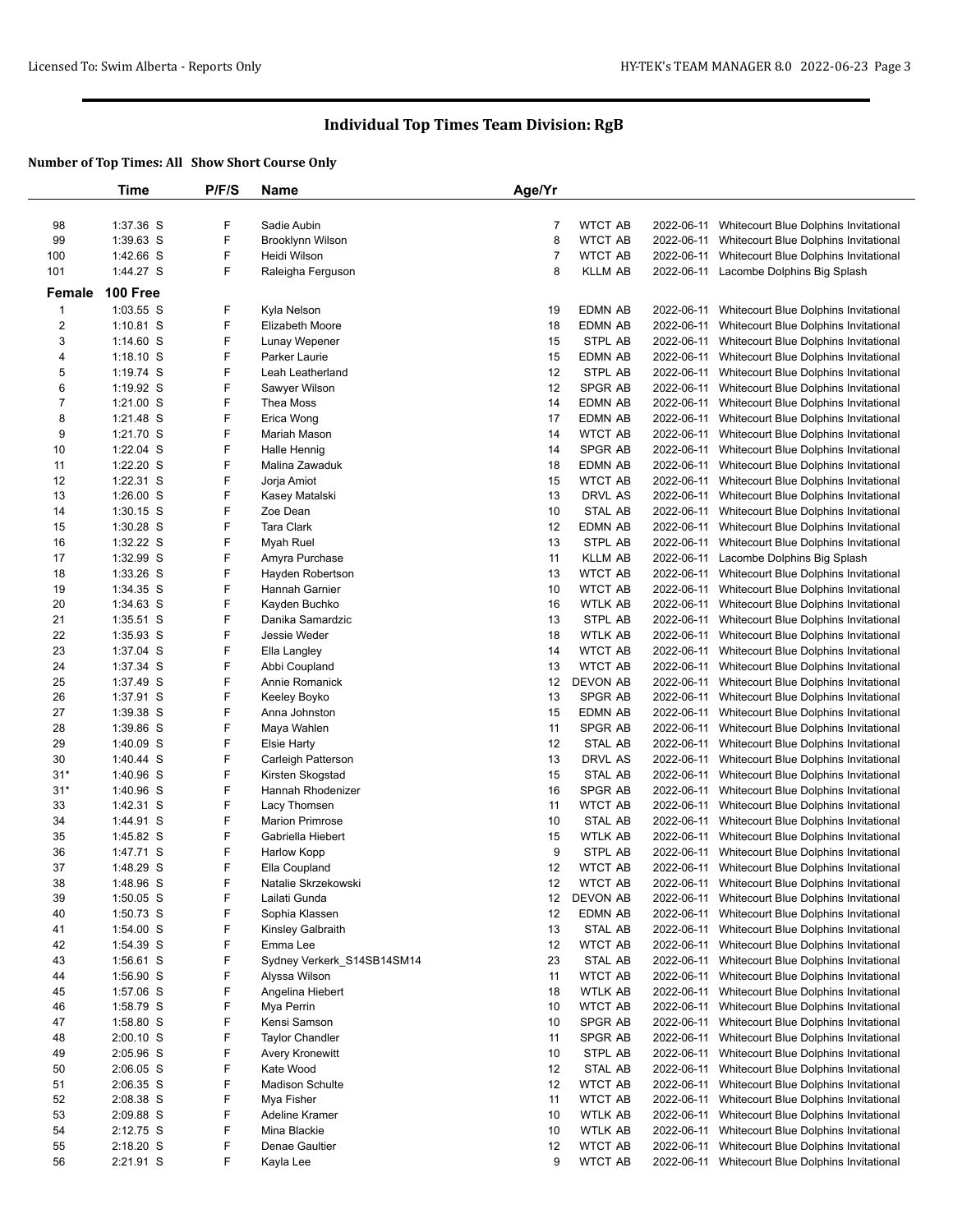|                         | Time           | P/F/S | <b>Name</b>            | Age/Yr         |                |            |                                       |
|-------------------------|----------------|-------|------------------------|----------------|----------------|------------|---------------------------------------|
|                         |                |       |                        |                |                |            |                                       |
| 57                      | 2:25.00 S      | F     | Emma Green             | 11             | <b>WTCT AB</b> | 2022-06-11 | Whitecourt Blue Dolphins Invitational |
| 58                      | 2:25.27 S      | F     | Kali Volden            | 10             | <b>WTCT AB</b> | 2022-06-11 | Whitecourt Blue Dolphins Invitational |
| 59                      | $2:25.58$ S    | F     | Farrah Ciona           | 10             | <b>STAL AB</b> | 2022-06-11 | Whitecourt Blue Dolphins Invitational |
| 60                      | 2:26.42 S      | F     | <b>Amity Kramer</b>    | 9              | <b>WTLK AB</b> | 2022-06-11 | Whitecourt Blue Dolphins Invitational |
| 61                      | 2:33.24 S      | F     | Kylie Gagnon           | 9              | <b>WTCT AB</b> | 2022-06-11 | Whitecourt Blue Dolphins Invitational |
|                         |                |       |                        |                | <b>WTCT AB</b> |            |                                       |
| 62                      | 2:35.17 S      | F     | Danica Skrzekowski     | 9              |                | 2022-06-11 | Whitecourt Blue Dolphins Invitational |
| 63                      | 2:47.17 S      | F     | Gwen Disney-Young      | 11             | <b>WTCT AB</b> | 2022-06-11 | Whitecourt Blue Dolphins Invitational |
| 64                      | 2:47.88 S      | F     | Prezlie Acker          | 11             | <b>WTCT AB</b> | 2022-06-11 | Whitecourt Blue Dolphins Invitational |
| 65                      | 2:50.08 S      | F     | Amrie Camps            | 11             | <b>WTCT AB</b> | 2022-06-11 | Whitecourt Blue Dolphins Invitational |
| 66                      | 2:59.52 S      | F     | Allison Green          | 10             | <b>WTCT AB</b> | 2022-06-11 | Whitecourt Blue Dolphins Invitational |
| 67                      | $3:11.04$ S    | F     | Olivia Beauchesne      | 12             | <b>WTCT AB</b> | 2022-06-11 | Whitecourt Blue Dolphins Invitational |
| Female                  | 200 Free       |       |                        |                |                |            |                                       |
|                         | $2:22.51$ S    | F     |                        |                |                |            |                                       |
| 1                       |                |       | Kyla Nelson            | 19             | EDMN AB        | 2022-06-11 | Whitecourt Blue Dolphins Invitational |
| $\overline{c}$          | 2:34.86 S      | F     | Ava Kyfiuk             | 13             | STPL AB        | 2022-06-11 | Whitecourt Blue Dolphins Invitational |
| 3                       | 2:36.87 S      | F     | Elizabeth Moore        | 18             | EDMN AB        | 2022-06-11 | Whitecourt Blue Dolphins Invitational |
| 4                       | 2:37.46 S      | F     | Elaine Clark           | 15             | EDMN AB        | 2022-06-11 | Whitecourt Blue Dolphins Invitational |
| 5                       | 3:00.68 S      | F     | Kaitlyn McTavish       | 24             | <b>EDMN AB</b> | 2022-06-11 | Whitecourt Blue Dolphins Invitational |
| 6                       | 3:03.04 S      | F     | Leah Leatherland       | 12             | STPL AB        | 2022-06-11 | Whitecourt Blue Dolphins Invitational |
|                         | Female 25 Back |       |                        |                |                |            |                                       |
|                         |                |       |                        |                |                |            |                                       |
| -1                      | 20.58 S        | F     | Zoe Dean               | 10             | STAL AB        | 2022-06-11 | Whitecourt Blue Dolphins Invitational |
| $\overline{\mathbf{c}}$ | 21.43 S        | F     | Hannah Garnier         | 10             | <b>WTCT AB</b> | 2022-06-11 | Whitecourt Blue Dolphins Invitational |
| 3                       | 23.38 S        | F     | Nika Wepener           | 10             | STPL AB        | 2022-06-11 | Whitecourt Blue Dolphins Invitational |
| 4                       | 23.45 S        | F     | <b>Marion Primrose</b> | 10             | STAL AB        | 2022-06-11 | Whitecourt Blue Dolphins Invitational |
| 5                       | 24.06 S        | F     | Mya Perrin             | 10             | <b>WTCT AB</b> | 2022-06-11 | Whitecourt Blue Dolphins Invitational |
| 6                       | 24.52 S        | F     | Harlow Kopp            | 9              | STPL AB        | 2022-06-11 | Whitecourt Blue Dolphins Invitational |
| 7                       | 24.76 S        | F     | Kensi Samson           | 10             | SPGR AB        | 2022-06-11 | Whitecourt Blue Dolphins Invitational |
| 8                       | 25.16 S        | F     | Avery Kronewitt        | 10             | STPL AB        | 2022-06-11 | Whitecourt Blue Dolphins Invitational |
| 9                       | 26.03 S        | F     | Kali Borst             | 10             | <b>WTLK AB</b> | 2022-06-11 | Whitecourt Blue Dolphins Invitational |
| 10                      | 26.58 S        | F     | <b>Isabelle Dean</b>   | 8              | STAL AB        | 2022-06-11 | Whitecourt Blue Dolphins Invitational |
| 11                      | 27.00 S        | F     | Paige Claughton        | 10             | STPL AB        | 2022-06-11 | Whitecourt Blue Dolphins Invitational |
| 12                      | 27.60 S        | F     | Mina Blackie           | 10             | WTLK AB        | 2022-06-11 | Whitecourt Blue Dolphins Invitational |
|                         |                | F     |                        |                |                |            |                                       |
| 13                      | 27.71 S        |       | Kayla Lee              | 9              | <b>WTCT AB</b> | 2022-06-11 | Whitecourt Blue Dolphins Invitational |
| 14                      | 27.93 S        | F     | Addie Matalski         | 9              | DRVL AS        | 2022-06-11 | Whitecourt Blue Dolphins Invitational |
| 15                      | 27.96 S        | F     | <b>Amity Kramer</b>    | 9              | <b>WTLK AB</b> | 2022-06-11 | Whitecourt Blue Dolphins Invitational |
| 16                      | 28.50 S        | F     | Sydney Ray Blackwood   | 10             | <b>KLLM AB</b> | 2022-06-11 | Lacombe Dolphins Big Splash           |
| 17                      | 28.76 S        | F     | Zadie Swindells        | 8              | STAL AB        | 2022-06-11 | Whitecourt Blue Dolphins Invitational |
| 18                      | 28.82 S        | F     | Nova Dudas             | 8              | SPGR AB        | 2022-06-11 | Whitecourt Blue Dolphins Invitational |
| 19                      | 28.95 S        | F     | Danica Skrzekowski     | 9              | <b>WTCT AB</b> | 2022-06-11 | Whitecourt Blue Dolphins Invitational |
| 20                      | 29.39 S        | F     | Farrah Ciona           | 10             | STAL AB        | 2022-06-11 | Whitecourt Blue Dolphins Invitational |
| 21                      | 29.51 S        | F     | Kylie Gagnon           | 9              | <b>WTCT AB</b> | 2022-06-11 | Whitecourt Blue Dolphins Invitational |
| 22                      | 30.16 S        | F     | Kali Volden            | 10             | <b>WTCT AB</b> | 2022-06-11 | Whitecourt Blue Dolphins Invitational |
| 23                      | 30.78 S        | F     | Zyanya Grande          | 8              | <b>WTCT AB</b> | 2022-06-11 | Whitecourt Blue Dolphins Invitational |
| 24                      | 31.12 S        | F     | Myra Kopp              | $\overline{7}$ | STPL AB        | 2022-06-11 | Whitecourt Blue Dolphins Invitational |
| 25                      | 31.33 S        | F     | Avery Bergeron         | $\overline{7}$ | <b>WTCT AB</b> | 2022-06-11 | Whitecourt Blue Dolphins Invitational |
| 26                      | 32.65 S        | F     | Madi Samson            | $\overline{7}$ | SPGR AB        | 2022-06-11 | Whitecourt Blue Dolphins Invitational |
|                         |                |       |                        |                |                |            |                                       |
| 27                      | 32.79 S        | F     | Anna Bodet             | 6              | STAL AB        | 2022-06-11 | Whitecourt Blue Dolphins Invitational |
| 28                      | 34.42 S        | F     | Livia Hoyda            | $\overline{7}$ | <b>WTCT AB</b> | 2022-06-11 | Whitecourt Blue Dolphins Invitational |
| 29                      | 34.47 S        | F     | Isabelle Dunn          | 5              | STPL AB        | 2022-06-11 | Whitecourt Blue Dolphins Invitational |
| 30                      | 34.96 S        | F     | Alexia Thomsen         | 9              | <b>WTCT AB</b> | 2022-06-11 | Whitecourt Blue Dolphins Invitational |
| 31                      | 35.18 S        | F     | Allison Green          | 10             | <b>WTCT AB</b> | 2022-06-11 | Whitecourt Blue Dolphins Invitational |
| 32                      | 37.43 S        | F     | Zoey Smith             | 8              | <b>WTCT AB</b> | 2022-06-11 | Whitecourt Blue Dolphins Invitational |
| 33                      | 37.96 S        | F     | Atlee Hogberg          | 6              | <b>WTCT AB</b> | 2022-06-11 | Whitecourt Blue Dolphins Invitational |
| 34                      | 39.68 S        | F     | Brooklynn Wilson       | 8              | <b>WTCT AB</b> | 2022-06-11 | Whitecourt Blue Dolphins Invitational |
| 35                      | 39.99 S        | F     | <b>Brielle Leslie</b>  | 8              | <b>KLLM AB</b> | 2022-06-11 | Lacombe Dolphins Big Splash           |
| 36                      | 44.44 S        | F     | Sadie Aubin            | $\overline{7}$ | <b>WTCT AB</b> | 2022-06-11 | Whitecourt Blue Dolphins Invitational |
| 37                      | 45.72 S        | F     | Heidi Wilson           | $\overline{7}$ | <b>WTCT AB</b> | 2022-06-11 | Whitecourt Blue Dolphins Invitational |
| 38                      | 46.03 S        | F     |                        | 8              | <b>KLLM AB</b> |            |                                       |
|                         |                |       | Raleigha Ferguson      |                |                | 2022-06-11 | Lacombe Dolphins Big Splash           |
| 39                      | 49.05 S        | F     | Kacie Skrzekowski      | 6              | <b>WTCT AB</b> | 2022-06-11 | Whitecourt Blue Dolphins Invitational |
| 40                      | 55.89 S        | F     | Ella Lewis             | 6              | <b>KLLM AB</b> | 2022-06-11 | Lacombe Dolphins Big Splash           |
| 41                      | 1:01.76 S      | F     | Jaelyn Thomas          | 6              | <b>WTCT AB</b> | 2022-06-11 | Whitecourt Blue Dolphins Invitational |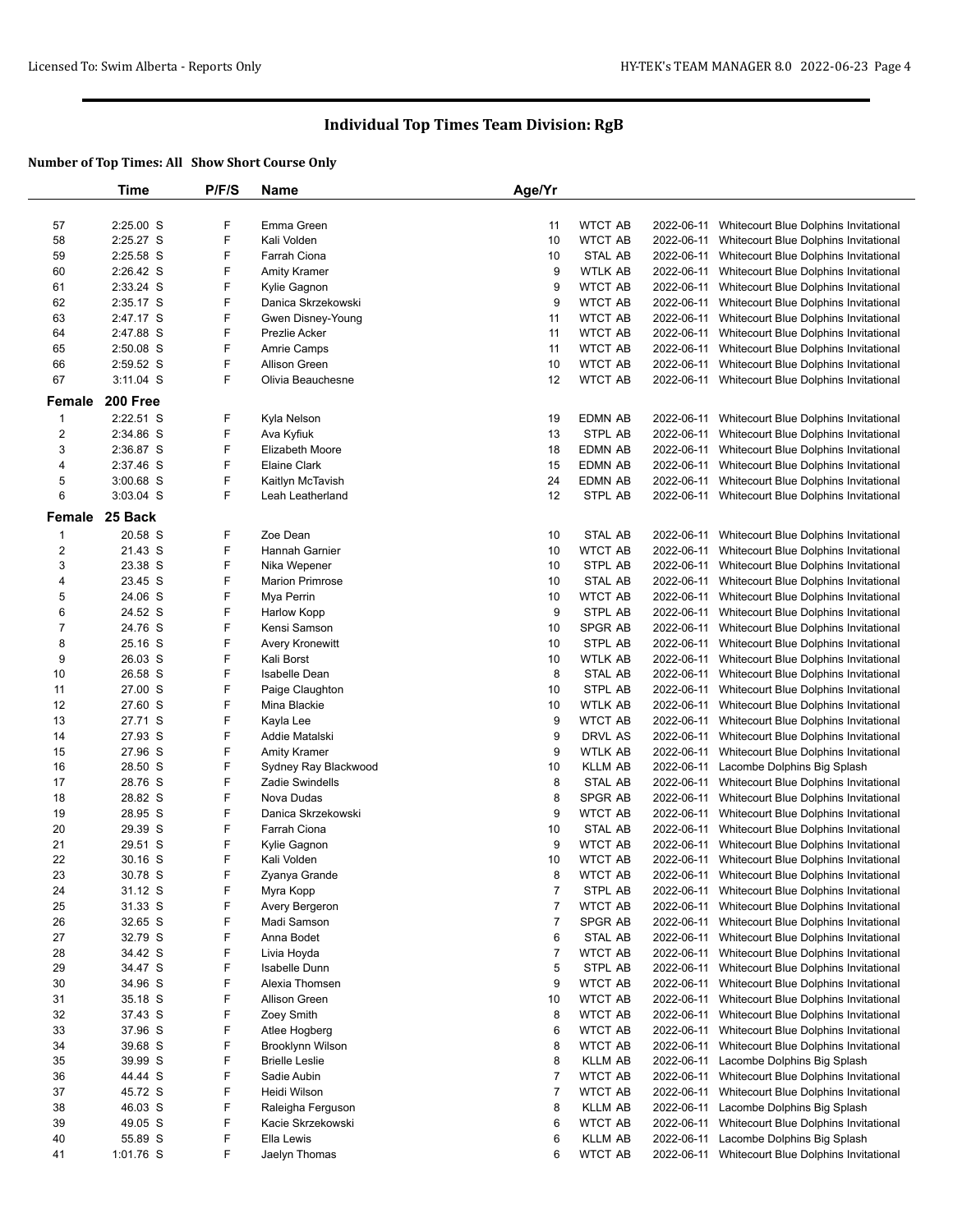|                         | Time               | P/F/S  | Name                                  | Age/Yr   |                    |            |                                                                                |
|-------------------------|--------------------|--------|---------------------------------------|----------|--------------------|------------|--------------------------------------------------------------------------------|
|                         |                    |        |                                       |          |                    |            |                                                                                |
| 42                      | 1:07.20 S          | F      | Payton Newby                          | 4        | <b>KLLM AB</b>     |            | 2022-06-11 Lacombe Dolphins Big Splash                                         |
| Female                  | 50 Back            |        |                                       |          |                    |            |                                                                                |
| 1                       | 35.04 S            | F      | Samia Davidson                        | 19       | <b>WTCT AB</b>     |            | 2022-06-11 Whitecourt Blue Dolphins Invitational                               |
| $\overline{\mathbf{c}}$ | 36.27 S            | F      | <b>Briseis Wu</b>                     | 14       | EDMN AB            | 2022-06-11 | Whitecourt Blue Dolphins Invitational                                          |
| 3                       | 36.77 S            | F      | Hannah Spence                         | 14       | <b>DEVON AB</b>    | 2022-06-11 | Whitecourt Blue Dolphins Invitational                                          |
| 4                       | 37.50 S            | F      | Lunay Wepener                         | 15       | STPL AB            | 2022-06-11 | Whitecourt Blue Dolphins Invitational                                          |
| 5                       | 38.37 S            | F      | Jayda Robinson                        | 14       | <b>WTCT AB</b>     | 2022-06-11 | Whitecourt Blue Dolphins Invitational                                          |
| 6                       | 38.96 S            | F      | Madeline Bechard                      | 14       | <b>SPGR AB</b>     | 2022-06-11 | Whitecourt Blue Dolphins Invitational                                          |
| 7                       | 40.50 S            | F      | Kaitlyn McTavish                      | 24       | <b>EDMN AB</b>     | 2022-06-11 | Whitecourt Blue Dolphins Invitational                                          |
| 8                       | 40.78 S            | F      | Rachel Yu                             | 14       | EDMN AB            | 2022-06-11 | Whitecourt Blue Dolphins Invitational                                          |
| 9                       | 40.94 S            | F      | Rosa Byrne                            | 14       | <b>EDMN AB</b>     | 2022-06-11 | Whitecourt Blue Dolphins Invitational                                          |
| 10                      | 41.58 S            | F      | Thea Moss                             | 14       | EDMN AB            | 2022-06-11 | Whitecourt Blue Dolphins Invitational                                          |
| 11                      | 42.12 S            | F      | Leah Leatherland                      | 12       | STPL AB            | 2022-06-11 | Whitecourt Blue Dolphins Invitational                                          |
| 12                      | 42.94 S            | F      | Mya Rodgers                           | 13       | SPGR AB            | 2022-06-11 | Whitecourt Blue Dolphins Invitational                                          |
| 13                      | 43.00 S            | F      | Halle Hennig                          | 14       | <b>SPGR AB</b>     | 2022-06-11 | Whitecourt Blue Dolphins Invitational                                          |
| 14                      | 43.22 S            | F      | Sawyer Wilson                         | 12       | SPGR AB            | 2022-06-11 | Whitecourt Blue Dolphins Invitational                                          |
| 15                      | 44.25 S            | F      | Erin Acheson                          | 14       | SPGR AB            | 2022-06-11 | Whitecourt Blue Dolphins Invitational                                          |
| 16                      | 44.43 S            | F      | Morgan Gould                          | 14       | STPL AB            | 2022-06-11 | Whitecourt Blue Dolphins Invitational                                          |
| 17                      | 44.94 S            | F      | Zoe Dean                              | 10       | STAL AB            | 2022-06-11 | Whitecourt Blue Dolphins Invitational                                          |
| 18                      | 45.18 S            | F      | Gillian Oster                         | 16       | SPGR AB            | 2022-06-11 | Whitecourt Blue Dolphins Invitational                                          |
| 19                      | 46.07 S            | F      | <b>Elsie Harty</b>                    | 12       | <b>STAL AB</b>     | 2022-06-11 | Whitecourt Blue Dolphins Invitational                                          |
| 20                      | 46.21 S            | F      | Morgan Oster                          | 14       | SPGR AB            | 2022-06-11 | Whitecourt Blue Dolphins Invitational                                          |
| 21                      | 46.41 S            | F      | Tara Clark                            | 12       | EDMN AB            | 2022-06-11 | Whitecourt Blue Dolphins Invitational                                          |
| 22                      | 46.58 S            | F      | Kylie Hennig                          | 12       | <b>SPGR AB</b>     | 2022-06-11 | Whitecourt Blue Dolphins Invitational                                          |
| 23                      | 47.15 S            | F      | Hannah Garnier                        | 10       | <b>WTCT AB</b>     | 2022-06-11 | Whitecourt Blue Dolphins Invitational                                          |
| 24                      | 47.79 S            | F      | Amyra Purchase                        | 11       | <b>KLLM AB</b>     | 2022-06-11 | Lacombe Dolphins Big Splash                                                    |
| 25                      | 47.90 S            | F      | Hayden Robertson                      | 13       | <b>WTCT AB</b>     | 2022-06-11 | Whitecourt Blue Dolphins Invitational                                          |
| 26                      | 50.00 S            | F      | Danika Samardzic                      | 13       | STPL AB            | 2022-06-11 | Whitecourt Blue Dolphins Invitational                                          |
| 27                      | 50.37 S            | F      | Ella Langley                          | 14       | <b>WTCT AB</b>     | 2022-06-11 | Whitecourt Blue Dolphins Invitational                                          |
| 28                      | 50.39 S            | F      | Lacy Thomsen                          | 11       | <b>WTCT AB</b>     | 2022-06-11 | Whitecourt Blue Dolphins Invitational                                          |
| 29                      | 50.48 S            | F      | Maya Paul                             | 12       | STPL AB            | 2022-06-11 | Whitecourt Blue Dolphins Invitational                                          |
| 30                      | 50.63 S            | F      | Annie Romanick                        | 12       | DEVON AB           | 2022-06-11 | Whitecourt Blue Dolphins Invitational                                          |
| 31                      | 51.16 S            | F      | Kayden Buchko                         | 16       | WTLK AB            | 2022-06-11 | Whitecourt Blue Dolphins Invitational                                          |
| 32                      | 51.87 S            | F      | Abbi Coupland                         | 13       | <b>WTCT AB</b>     | 2022-06-11 | Whitecourt Blue Dolphins Invitational                                          |
| 33                      | 52.14 S            | F      | Ella Coupland                         | 12       | <b>WTCT AB</b>     | 2022-06-11 | Whitecourt Blue Dolphins Invitational                                          |
| 34                      | 52.74 S            | F      | <b>Taylor Chandler</b>                | 11       | SPGR AB            | 2022-06-11 | Whitecourt Blue Dolphins Invitational                                          |
| 35                      | 53.00 S            | F      | Natalie Skrzekowski                   | 12       | <b>WTCT AB</b>     | 2022-06-11 | Whitecourt Blue Dolphins Invitational                                          |
| $36*$                   | 53.25 S            | F      | Harlow Kopp                           | 9        | STPL AB            | 2022-06-11 | Whitecourt Blue Dolphins Invitational                                          |
| $36*$<br>38             | 53.25 S<br>53.90 S | F<br>F | Maya Wahlen                           | 11<br>15 | SPGR AB            | 2022-06-11 | Whitecourt Blue Dolphins Invitational                                          |
| 39                      | 54.10 S            | F      | Kirsten Skogstad<br>Hannah Rhodenizer | 16       | STAL AB<br>SPGR AB | 2022-06-11 | Whitecourt Blue Dolphins Invitational<br>Whitecourt Blue Dolphins Invitational |
| 40                      | 54.25 S            | F      | Kensi Samson                          | 10       | SPGR AB            | 2022-06-11 | 2022-06-11 Whitecourt Blue Dolphins Invitational                               |
| 41                      | 54.38 S            |        | Keeley Boyko                          | 13       | SPGR AB            |            | 2022-06-11 Whitecourt Blue Dolphins Invitational                               |
| 42                      | 54.42 S            | F      | Gabriella Hiebert                     | 15       | WTLK AB            |            | 2022-06-11 Whitecourt Blue Dolphins Invitational                               |
| 43                      | 54.66 S            | F      | Mya Perrin                            | 10       | <b>WTCT AB</b>     |            | 2022-06-11 Whitecourt Blue Dolphins Invitational                               |
| 44                      | 55.04 S            | F      | <b>Bailey Dunn</b>                    | 15       | STPL AB            | 2022-06-11 | Whitecourt Blue Dolphins Invitational                                          |
| 45                      | 55.21 S            | F      | Emma Lee                              | 12       | <b>WTCT AB</b>     | 2022-06-11 | Whitecourt Blue Dolphins Invitational                                          |
| 46                      | 55.96 S            | F      | Alexa Kaziechko                       | 9        | DRVL AS            | 2022-06-11 | Whitecourt Blue Dolphins Invitational                                          |
| 47                      | 56.08 S            | F      | Lailati Gunda                         | 12       | DEVON AB           | 2022-06-11 | Whitecourt Blue Dolphins Invitational                                          |
| 48                      | 56.26 S            | F      | Kate Wood                             | 12       | STAL AB            | 2022-06-11 | Whitecourt Blue Dolphins Invitational                                          |
| 49                      | 56.52 S            | F      | <b>Marion Primrose</b>                | 10       | STAL AB            | 2022-06-11 | Whitecourt Blue Dolphins Invitational                                          |
| 50                      | 57.01 S            | F      | Kayla Lee                             | 9        | <b>WTCT AB</b>     | 2022-06-11 | Whitecourt Blue Dolphins Invitational                                          |
| 51                      | 57.04 S            | F      | Alyssa Wilson                         | 11       | <b>WTCT AB</b>     | 2022-06-11 | Whitecourt Blue Dolphins Invitational                                          |
| 52                      | 57.52 S            | F      | Isabelle Dean                         | 8        | STAL AB            | 2022-06-11 | Whitecourt Blue Dolphins Invitational                                          |
| 53                      | 58.65 S            | F      | <b>Madison Schulte</b>                | 12       | <b>WTCT AB</b>     | 2022-06-11 | Whitecourt Blue Dolphins Invitational                                          |
| 54                      | 59.23 S            | F      | <b>Torron Chambers</b>                | 11       | DRVL AS            | 2022-06-11 | Whitecourt Blue Dolphins Invitational                                          |
| 55                      | $1:00.47$ S        | F      | Mya Fisher                            | 11       | <b>WTCT AB</b>     | 2022-06-11 | Whitecourt Blue Dolphins Invitational                                          |
| 56                      | $1:00.72$ S        | F      | Avery Kronewitt                       | 10       | STPL AB            | 2022-06-11 | Whitecourt Blue Dolphins Invitational                                          |
| 57                      | $1:00.92$ S        | F      | Zyanya Grande                         | 8        | <b>WTCT AB</b>     | 2022-06-11 | Whitecourt Blue Dolphins Invitational                                          |
| 58                      | 1:01.07 S          | F      | Sydney Verkerk_S14SB14SM14            | 23       | STAL AB            | 2022-06-11 | Whitecourt Blue Dolphins Invitational                                          |
| 59                      | $1:01.12$ S        | F      | McKenzie Samardzic                    | 11       | STPL AB            |            | 2022-06-11 Whitecourt Blue Dolphins Invitational                               |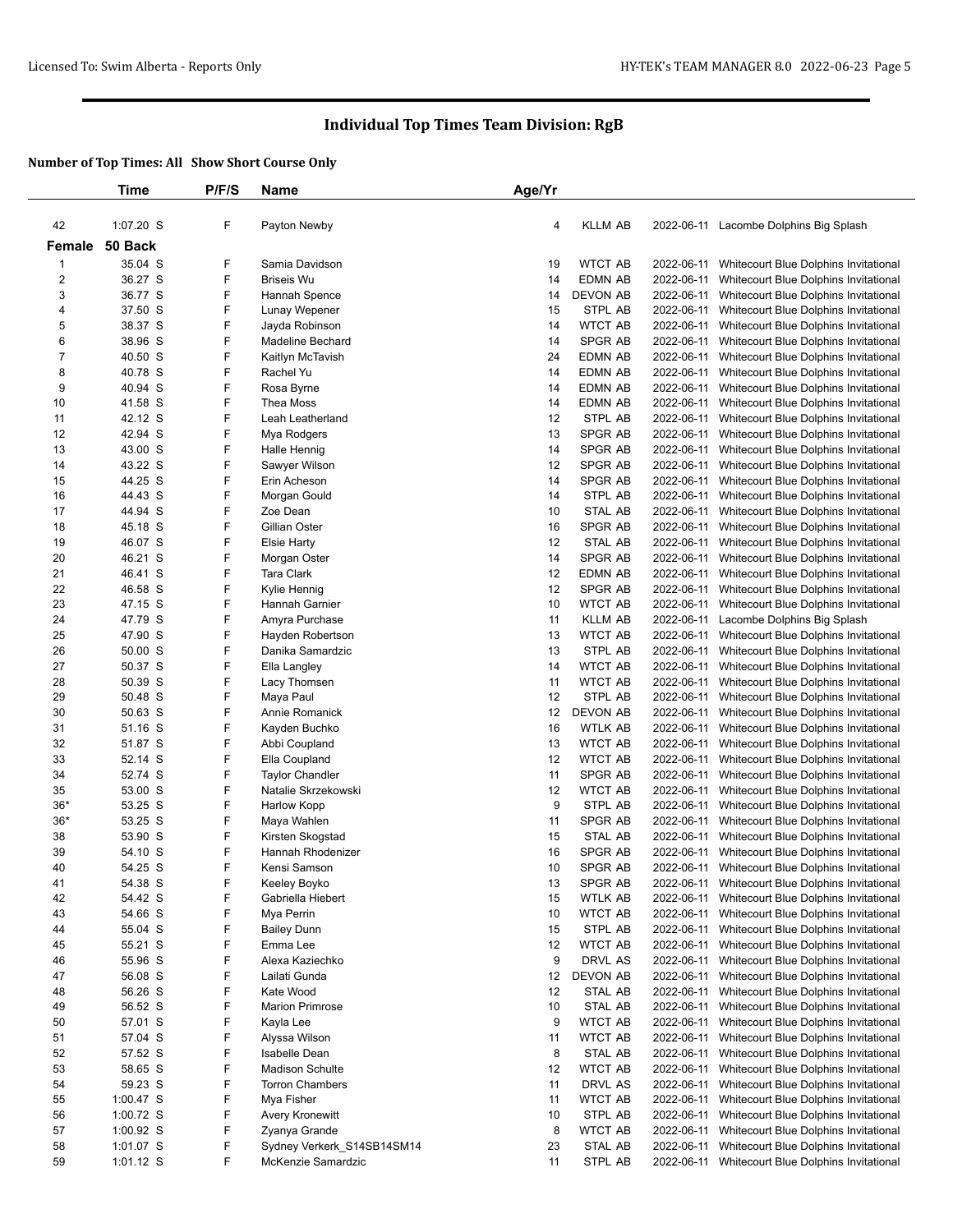|                | Time        | P/F/S | Name                       | Age/Yr         |                 |            |                                                  |
|----------------|-------------|-------|----------------------------|----------------|-----------------|------------|--------------------------------------------------|
|                |             |       |                            |                |                 |            |                                                  |
| 60             | $1:01.50$ S | F     | Sophia Klassen             | 12             | EDMN AB         |            | 2022-06-11 Whitecourt Blue Dolphins Invitational |
| 61             | $1:02.51$ S | F     | Kylie Gagnon               | 9              | <b>WTCT AB</b>  | 2022-06-11 | Whitecourt Blue Dolphins Invitational            |
| 62             | $1:02.60$ S | F     | Mina Blackie               | 10             | <b>WTLK AB</b>  | 2022-06-11 | Whitecourt Blue Dolphins Invitational            |
| 63             | $1:02.93$ S | F     | Farrah Ciona               | 10             | STAL AB         | 2022-06-11 | Whitecourt Blue Dolphins Invitational            |
| 64             | 1:03.04 S   | F     | Angelina Hiebert           | 18             | WTLK AB         | 2022-06-11 | Whitecourt Blue Dolphins Invitational            |
| 65             | 1:03.76 S   | F     | Myra Kopp                  | $\overline{7}$ | STPL AB         | 2022-06-11 | Whitecourt Blue Dolphins Invitational            |
| 66             | $1:03.82$ S | F     | Sydney Ray Blackwood       | 10             | <b>KLLM AB</b>  | 2022-06-11 | Lacombe Dolphins Big Splash                      |
| 67             |             | F     | Danica Skrzekowski         | 9              | <b>WTCT AB</b>  |            |                                                  |
|                | $1:04.14$ S | F     |                            |                | <b>WTCT AB</b>  | 2022-06-11 | Whitecourt Blue Dolphins Invitational            |
| 68             | $1:04.20$ S |       | Denae Gaultier             | 12             |                 | 2022-06-11 | Whitecourt Blue Dolphins Invitational            |
| 69             | $1:04.63$ S | F     | Nova Dudas                 | 8              | SPGR AB         | 2022-06-11 | Whitecourt Blue Dolphins Invitational            |
| 70             | 1:06.51 S   | F     | Kali Volden                | 10             | <b>WTCT AB</b>  | 2022-06-11 | Whitecourt Blue Dolphins Invitational            |
| 71             | 1:07.63 S   | F     | Madi Samson                | $\overline{7}$ | <b>SPGR AB</b>  | 2022-06-11 | Whitecourt Blue Dolphins Invitational            |
| 72             | $1:09.20$ S | F     | <b>Zadie Swindells</b>     | 8              | STAL AB         | 2022-06-11 | Whitecourt Blue Dolphins Invitational            |
| 73             | $1:09.68$ S | F     | Avery Bergeron             | $\overline{7}$ | <b>WTCT AB</b>  | 2022-06-11 | Whitecourt Blue Dolphins Invitational            |
| 74             | $1:13.64$ S | F     | Prezlie Acker              | 11             | <b>WTCT AB</b>  | 2022-06-11 | Whitecourt Blue Dolphins Invitational            |
| 75             | $1:13.85$ S | F     | <b>Amrie Camps</b>         | 11             | <b>WTCT AB</b>  | 2022-06-11 | Whitecourt Blue Dolphins Invitational            |
| 76             | $1:15.88$ S | F     | Isabelle Dunn              | 5              | STPL AB         | 2022-06-11 | Whitecourt Blue Dolphins Invitational            |
| 77             | $1:16.36$ S | F     | Anna Bodet                 | 6              | STAL AB         | 2022-06-11 | Whitecourt Blue Dolphins Invitational            |
| 78             | $1:16.96$ S | F     | Olivia Beauchesne          | 12             | <b>WTCT AB</b>  | 2022-06-11 | Whitecourt Blue Dolphins Invitational            |
| 79             | $1:17.25$ S | F     | Emma Green                 | 11             | <b>WTCT AB</b>  | 2022-06-11 | Whitecourt Blue Dolphins Invitational            |
| 80             | $1:17.41$ S | F     | Allison Green              | 10             | <b>WTCT AB</b>  | 2022-06-11 | Whitecourt Blue Dolphins Invitational            |
| 81             | $1:18.80$ S | F     | Alexia Thomsen             | 9              | <b>WTCT AB</b>  | 2022-06-11 | Whitecourt Blue Dolphins Invitational            |
| 82             | $1:19.55$ S | F     | Gwen Disney-Young          | 11             | <b>WTCT AB</b>  | 2022-06-11 | Whitecourt Blue Dolphins Invitational            |
| 83             | $1:20.06$ S | F     | Livia Hoyda                | $\overline{7}$ | <b>WTCT AB</b>  |            | 2022-06-11 Whitecourt Blue Dolphins Invitational |
| 84             | 1:21.42 S   | F     | Zoey Smith                 | 8              | <b>WTCT AB</b>  | 2022-06-11 | Whitecourt Blue Dolphins Invitational            |
| 85             | $1:21.61$ S | F     | Brooklynn Wilson           | 8              | <b>WTCT AB</b>  | 2022-06-11 | Whitecourt Blue Dolphins Invitational            |
| 86             | $1:33.13$ S | F     | <b>Brielle Leslie</b>      | 8              | <b>KLLM AB</b>  | 2022-06-11 | Lacombe Dolphins Big Splash                      |
| 87             | $1:34.01$ S | F     | Sadie Aubin                | $\overline{7}$ | <b>WTCT AB</b>  | 2022-06-11 | Whitecourt Blue Dolphins Invitational            |
|                |             |       |                            |                |                 |            |                                                  |
| 88             | 1:37.45 S   | F     | Raleigha Ferguson          | 8              | <b>KLLM AB</b>  | 2022-06-11 | Lacombe Dolphins Big Splash                      |
| 89             | 1:44.81 S   | F     | Heidi Wilson               | 7              | <b>WTCT AB</b>  |            | 2022-06-11 Whitecourt Blue Dolphins Invitational |
| Female         | 100 Back    |       |                            |                |                 |            |                                                  |
| $\mathbf{1}$   | $1:17.31$ S | F     | Samia Davidson             | 19             | <b>WTCT AB</b>  | 2022-06-11 | Whitecourt Blue Dolphins Invitational            |
| $\overline{2}$ | $1:21.26$ S | F     | Lunay Wepener              | 15             | STPL AB         | 2022-06-11 | Whitecourt Blue Dolphins Invitational            |
| 3              | $1:23.15$ S | F     | Adelyn Kyfiuk              | 13             | STPL AB         | 2022-06-11 | Whitecourt Blue Dolphins Invitational            |
| 4              | $1:33.46$ S | F     | Jorja Amiot                | 15             | <b>WTCT AB</b>  | 2022-06-11 | Whitecourt Blue Dolphins Invitational            |
| 5              | $1:37.53$ S | F     | Morgan Gould               | 14             | STPL AB         | 2022-06-11 | Whitecourt Blue Dolphins Invitational            |
| 6              | 1:44.05 S   | F     | <b>Elsie Harty</b>         | 12             | <b>STAL AB</b>  | 2022-06-11 | Whitecourt Blue Dolphins Invitational            |
| 7              | 1:53.41 S   | F     | Ella Coupland              | 12             | <b>WTCT AB</b>  |            | 2022-06-11 Whitecourt Blue Dolphins Invitational |
| 8              | 1:54.25 S   | F     | Lacy Thomsen               | 11             | <b>WTCT AB</b>  | 2022-06-11 | Whitecourt Blue Dolphins Invitational            |
| 9              | 1:54.52 S   | F     | Kirsten Skogstad           | 15             | STAL AB         | 2022-06-11 | Whitecourt Blue Dolphins Invitational            |
| 10             | 1:56.67 S   | F     | <b>Taylor Chandler</b>     | 11             | <b>SPGR AB</b>  |            | 2022-06-11 Whitecourt Blue Dolphins Invitational |
| 11             | 1:58.38 S   | F     | Natalie Skrzekowski        | 12             | <b>WTCT AB</b>  |            | 2022-06-11 Whitecourt Blue Dolphins Invitational |
| 12             | 1:58.59 S   | F     | Hannah Rhodenizer          | 16             | SPGR AB         |            | 2022-06-11 Whitecourt Blue Dolphins Invitational |
|                |             | F     |                            |                |                 |            |                                                  |
| 13             | 1:59.88 S   |       | Emma Lee                   | 12             | <b>WTCT AB</b>  |            | 2022-06-11 Whitecourt Blue Dolphins Invitational |
| 14             | 2:00.22 S   | F     | Gabriella Hiebert          | 15             | <b>WTLK AB</b>  |            | 2022-06-11 Whitecourt Blue Dolphins Invitational |
| 15             | $2:05.51$ S | F     | Kate Wood                  | 12             | STAL AB         | 2022-06-11 | Whitecourt Blue Dolphins Invitational            |
| 16             | $2:09.10$ S | F     | <b>Madison Schulte</b>     | 12             | <b>WTCT AB</b>  |            | 2022-06-11 Whitecourt Blue Dolphins Invitational |
| 17             | $2:10.25$ S | F     | Alyssa Wilson              | 11             | <b>WTCT AB</b>  | 2022-06-11 | Whitecourt Blue Dolphins Invitational            |
| 18             | 2:12.96 S   | F     | Sydney Verkerk S14SB14SM14 | 23             | STAL AB         | 2022-06-11 | Whitecourt Blue Dolphins Invitational            |
| 19             | 2:14.19 S   | F     | Lailati Gunda              | 12             | <b>DEVON AB</b> | 2022-06-11 | Whitecourt Blue Dolphins Invitational            |
| 20             | 2:16.47 S   | F     | Mya Fisher                 | 11             | <b>WTCT AB</b>  | 2022-06-11 | Whitecourt Blue Dolphins Invitational            |
| 21             | 2:17.12 S   | F     | Kinsley Galbraith          | 13             | STAL AB         | 2022-06-11 | Whitecourt Blue Dolphins Invitational            |
| 22             | 2:17.33 S   | F     | Angelina Hiebert           | 18             | WTLK AB         |            | 2022-06-11 Whitecourt Blue Dolphins Invitational |
| 23             | $2:18.62$ S | F     | Denae Gaultier             | 12             | <b>WTCT AB</b>  | 2022-06-11 | Whitecourt Blue Dolphins Invitational            |
| 24             | 2:20.47 S   | F     | Sophia Klassen             | 12             | EDMN AB         | 2022-06-11 | Whitecourt Blue Dolphins Invitational            |
| 25             | 2:28.99 S   | F     | Amrie Camps                | 11             | <b>WTCT AB</b>  | 2022-06-11 | Whitecourt Blue Dolphins Invitational            |
| 26             | 2:31.67 S   | F     | Gwen Disney-Young          | 11             | <b>WTCT AB</b>  | 2022-06-11 | Whitecourt Blue Dolphins Invitational            |
| 27             | 2:33.01 S   | F     | Emma Green                 | 11             | <b>WTCT AB</b>  | 2022-06-11 | Whitecourt Blue Dolphins Invitational            |
| 28             | 2:35.30 S   | F     | Prezlie Acker              | 11             | <b>WTCT AB</b>  |            | 2022-06-11 Whitecourt Blue Dolphins Invitational |
| 29             | 2:45.19 S   | F     | Olivia Beauchesne          | 12             | <b>WTCT AB</b>  |            | 2022-06-11 Whitecourt Blue Dolphins Invitational |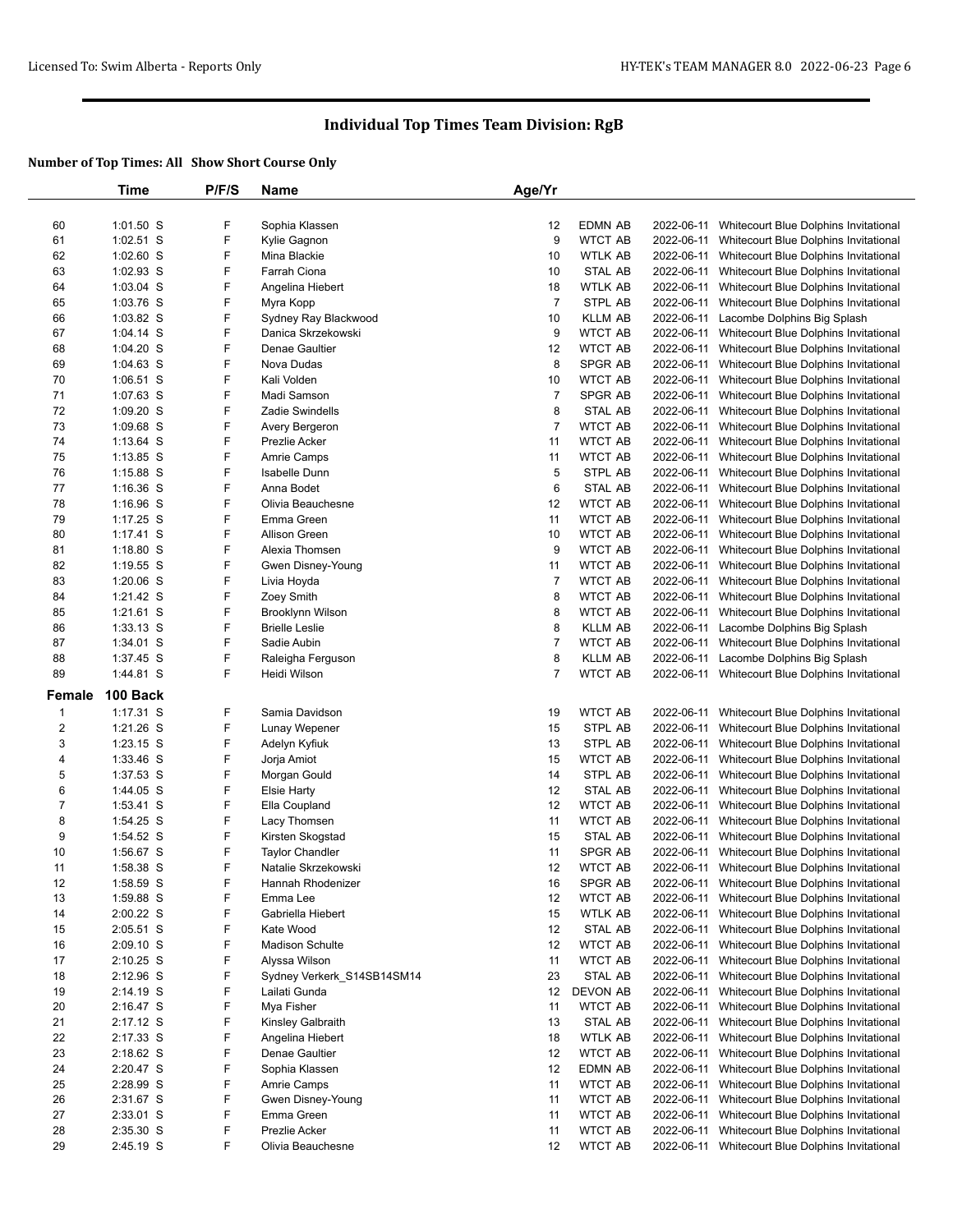|                              | Time                     | P/F/S  | <b>Name</b>             | Age/Yr |                    |                          |                                                                                |
|------------------------------|--------------------------|--------|-------------------------|--------|--------------------|--------------------------|--------------------------------------------------------------------------------|
|                              |                          |        |                         |        |                    |                          |                                                                                |
|                              | Female 25 Breast         |        |                         |        |                    |                          |                                                                                |
|                              |                          |        |                         |        |                    |                          |                                                                                |
| 1<br>$\overline{\mathbf{c}}$ | 23.33 S<br>23.70 S       | F<br>F | Olivia Dunn             | 10     | STPL AB<br>STPL AB | 2022-06-11               | Whitecourt Blue Dolphins Invitational                                          |
|                              | 29.35 S                  |        | Nika Wepener            | 10     |                    | 2022-06-11<br>2022-06-11 | Whitecourt Blue Dolphins Invitational                                          |
| 3                            |                          | F      | Adeline Kramer          | 10     | <b>WTLK AB</b>     |                          | Whitecourt Blue Dolphins Invitational                                          |
| 4                            | 30.41 S                  | F      | Kali Borst              | 10     | WTLK AB            | 2022-06-11               | Whitecourt Blue Dolphins Invitational                                          |
| 5                            | 31.37 S                  | F      | Paige Claughton         | 10     | STPL AB            | 2022-06-11               | Whitecourt Blue Dolphins Invitational                                          |
| 6                            | 34.73 S                  | F      | Alexa Kaziechko         | 9      | DRVL AS            | 2022-06-11               | Whitecourt Blue Dolphins Invitational                                          |
| 7                            | 34.83 S                  | F      | Addie Matalski          | 9      | DRVL AS            | 2022-06-11               | Whitecourt Blue Dolphins Invitational                                          |
| 8                            | 40.39 S                  | F      | <b>Amity Kramer</b>     | 9      | WTLK AB            | 2022-06-11               | Whitecourt Blue Dolphins Invitational                                          |
| Female                       | 50 Breast                |        |                         |        |                    |                          |                                                                                |
| 1                            | 40.07 S                  | F      | Ava Kyfiuk              | 13     | STPL AB            | 2022-06-11               | Whitecourt Blue Dolphins Invitational                                          |
| $\overline{\mathbf{c}}$      | 40.48 S                  | F      | <b>Brooke Kuch</b>      | 18     | <b>EDMN AB</b>     | 2022-06-11               | Whitecourt Blue Dolphins Invitational                                          |
| 3                            | 42.64 S                  | F      | Hannah Spence           | 14     | <b>DEVON AB</b>    | 2022-06-11               | Whitecourt Blue Dolphins Invitational                                          |
| 4                            | 42.76 S                  | F      | Jayda Robinson          | 14     | <b>WTCT AB</b>     | 2022-06-11               | Whitecourt Blue Dolphins Invitational                                          |
| $5*$                         | 44.00 S                  | F      | Lunay Wepener           | 15     | STPL AB            | 2022-06-11               | Whitecourt Blue Dolphins Invitational                                          |
| $5*$                         | 44.00 S                  | F      | Thea Moss               | 14     | <b>EDMN AB</b>     | 2022-06-11               | Whitecourt Blue Dolphins Invitational                                          |
| $7^*$                        | 44.47 S                  | F      | Kailee Martinson        | 18     | <b>WTLK AB</b>     | 2022-06-11               | Whitecourt Blue Dolphins Invitational                                          |
| $7^*$                        | 44.47 S                  | F      | Morgan Gould            | 14     | STPL AB            | 2022-06-11               | Whitecourt Blue Dolphins Invitational                                          |
| 9                            | 45.18 S                  | F      | Erin Acheson            | 14     | SPGR AB            | 2022-06-11               | Whitecourt Blue Dolphins Invitational                                          |
| 10                           | 45.32 S                  | F      | <b>Madeline Bechard</b> | 14     | SPGR AB            | 2022-06-11               | Whitecourt Blue Dolphins Invitational                                          |
| 11                           | 45.42 S                  | F      | Eva Peterson            | 13     | STPL AB            | 2022-06-11               | Whitecourt Blue Dolphins Invitational                                          |
| 12                           | 46.47 S                  | F      | Halle Hennig            | 14     | SPGR AB            | 2022-06-11               | Whitecourt Blue Dolphins Invitational                                          |
| 13                           | 49.17 S                  | F      | Sadie Thebeau           | 16     | <b>WTCT AB</b>     | 2022-06-11               | Whitecourt Blue Dolphins Invitational                                          |
| 14                           | 49.56 S                  | F      | Kylie Hennig            | 12     | SPGR AB            | 2022-06-11               | Whitecourt Blue Dolphins Invitational                                          |
| $15*$                        | 49.60 S                  | F      | Mya Rodgers             | 13     | <b>SPGR AB</b>     | 2022-06-11               | Whitecourt Blue Dolphins Invitational                                          |
| $15*$                        | 49.60 S                  | F      | Parker Laurie           | 15     | <b>EDMN AB</b>     | 2022-06-11               | Whitecourt Blue Dolphins Invitational                                          |
| $15*$                        | 49.60 S                  | F      | Rachel Yu               | 14     | <b>EDMN AB</b>     | 2022-06-11               | Whitecourt Blue Dolphins Invitational                                          |
| 18                           | 49.85 S                  | F      | Erica Wong              | 17     | EDMN AB            | 2022-06-11               | Whitecourt Blue Dolphins Invitational                                          |
| 19                           | 50.62 S                  | F      | Jorja Amiot             | 15     | <b>WTCT AB</b>     | 2022-06-11               | Whitecourt Blue Dolphins Invitational                                          |
| 20                           | 50.65 S                  | F      | Sawyer Wilson           | 12     | SPGR AB            | 2022-06-11               | Whitecourt Blue Dolphins Invitational                                          |
| 21                           | 50.86 S                  | F      | Gillian Oster           | 16     | SPGR AB            | 2022-06-11               | Whitecourt Blue Dolphins Invitational                                          |
| 22                           | 51.58 S                  | F      | Annie Romanick          | 12     | <b>DEVON AB</b>    | 2022-06-11               | Whitecourt Blue Dolphins Invitational                                          |
| 23                           | 51.69 S                  | F      | Hayden Robertson        | 13     | <b>WTCT AB</b>     | 2022-06-11               | Whitecourt Blue Dolphins Invitational                                          |
| 24                           | 52.42 S                  | F      | Amyra Purchase          | 11     | <b>KLLM AB</b>     | 2022-06-11               | Lacombe Dolphins Big Splash                                                    |
| 25                           | 52.82 S                  | F      | <b>Tara Clark</b>       | 12     | <b>EDMN AB</b>     | 2022-06-11               | Whitecourt Blue Dolphins Invitational                                          |
| 26                           | 54.02 S                  | F      | Keeley Boyko            | 13     | SPGR AB            | 2022-06-11               | Whitecourt Blue Dolphins Invitational                                          |
| 27                           | 54.10 S                  | F      | Mariah Mason            | 14     | <b>WTCT AB</b>     | 2022-06-11               | Whitecourt Blue Dolphins Invitational                                          |
| 28                           | 55.49 S                  | F      | Nika Wepener            | 10     | STPL AB            | 2022-06-11               | Whitecourt Blue Dolphins Invitational                                          |
| 29                           | 55.97 S                  | F      | Maya Wahlen             | 11     | SPGR AB            | 2022-06-11               | Whitecourt Blue Dolphins Invitational                                          |
| $30*$                        | 1:01.07 S                | F      | Anna Johnston           | 15     | <b>EDMN AB</b>     | 2022-06-11               | Whitecourt Blue Dolphins Invitational                                          |
| $30*$                        | 1:01.07 S                | F      | Morgan Oster            | 14     | SPGR AB            | 2022-06-11               | Whitecourt Blue Dolphins Invitational                                          |
| 32                           | $1:01.27$ S              | F      | <b>Torron Chambers</b>  | 11     | DRVL AS            | 2022-06-11               | Whitecourt Blue Dolphins Invitational                                          |
| 33                           | 1:01.32 S                | F      | Abbi Coupland           | 13     | <b>WTCT AB</b>     | 2022-06-11               | Whitecourt Blue Dolphins Invitational                                          |
| 34                           |                          | F      | <b>Bailey Dunn</b>      | 15     | STPL AB            |                          | Whitecourt Blue Dolphins Invitational                                          |
| 35                           | $1:01.58$ S<br>1:02.85 S | F      | Adeline Kramer          | 10     | WTLK AB            | 2022-06-11<br>2022-06-11 | Whitecourt Blue Dolphins Invitational                                          |
| 36                           | 1:06.07 S                | F      |                         | 12     | STPL AB            |                          | Whitecourt Blue Dolphins Invitational                                          |
| 37                           |                          | F      | Maya Paul<br>Kali Borst |        | <b>WTLK AB</b>     | 2022-06-11<br>2022-06-11 |                                                                                |
|                              | 1:07.34 S                | F      |                         | 10     | STPL AB            |                          | Whitecourt Blue Dolphins Invitational<br>Whitecourt Blue Dolphins Invitational |
| 38                           | 1:15.65 S                |        | McKenzie Samardzic      | 11     |                    | 2022-06-11               |                                                                                |
| Female                       | 100 Breast               |        |                         |        |                    |                          |                                                                                |
| $\mathbf{1}$                 | 1:30.89 S                | F      | Ava Kyfiuk              | 13     | STPL AB            | 2022-06-11               | Whitecourt Blue Dolphins Invitational                                          |
| $\overline{\mathbf{c}}$      | 1:38.18 S                | F      | Jayda Robinson          | 14     | <b>WTCT AB</b>     | 2022-06-11               | Whitecourt Blue Dolphins Invitational                                          |
| 3                            | 1:39.10 S                | F      | Elaine Clark            | 15     | <b>EDMN AB</b>     | 2022-06-11               | Whitecourt Blue Dolphins Invitational                                          |
| 4                            | 1:40.34 S                | F      | Eva Peterson            | 13     | STPL AB            | 2022-06-11               | Whitecourt Blue Dolphins Invitational                                          |
| 5                            | 1:46.49 S                | F      | Kasey Matalski          | 13     | DRVL AS            | 2022-06-11               | Whitecourt Blue Dolphins Invitational                                          |
| 6                            | 1:47.46 S                | F      | Parker Laurie           | 15     | <b>EDMN AB</b>     | 2022-06-11               | Whitecourt Blue Dolphins Invitational                                          |
| $\overline{7}$               | 1:48.40 S                | F      | Sadie Thebeau           | 16     | <b>WTCT AB</b>     | 2022-06-11               | Whitecourt Blue Dolphins Invitational                                          |
| 8                            | 1:54.62 S                | F      | Jessie Weder            | 18     | WTLK AB            | 2022-06-11               | Whitecourt Blue Dolphins Invitational                                          |
| 9                            | 2:13.09 S                | F      | Anna Johnston           | 15     | <b>EDMN AB</b>     | 2022-06-11               | Whitecourt Blue Dolphins Invitational                                          |
| 10                           | 2:26.76 S                | F      | Carleigh Patterson      | 13     | DRVL AS            | 2022-06-11               | Whitecourt Blue Dolphins Invitational                                          |
|                              |                          |        |                         |        |                    |                          |                                                                                |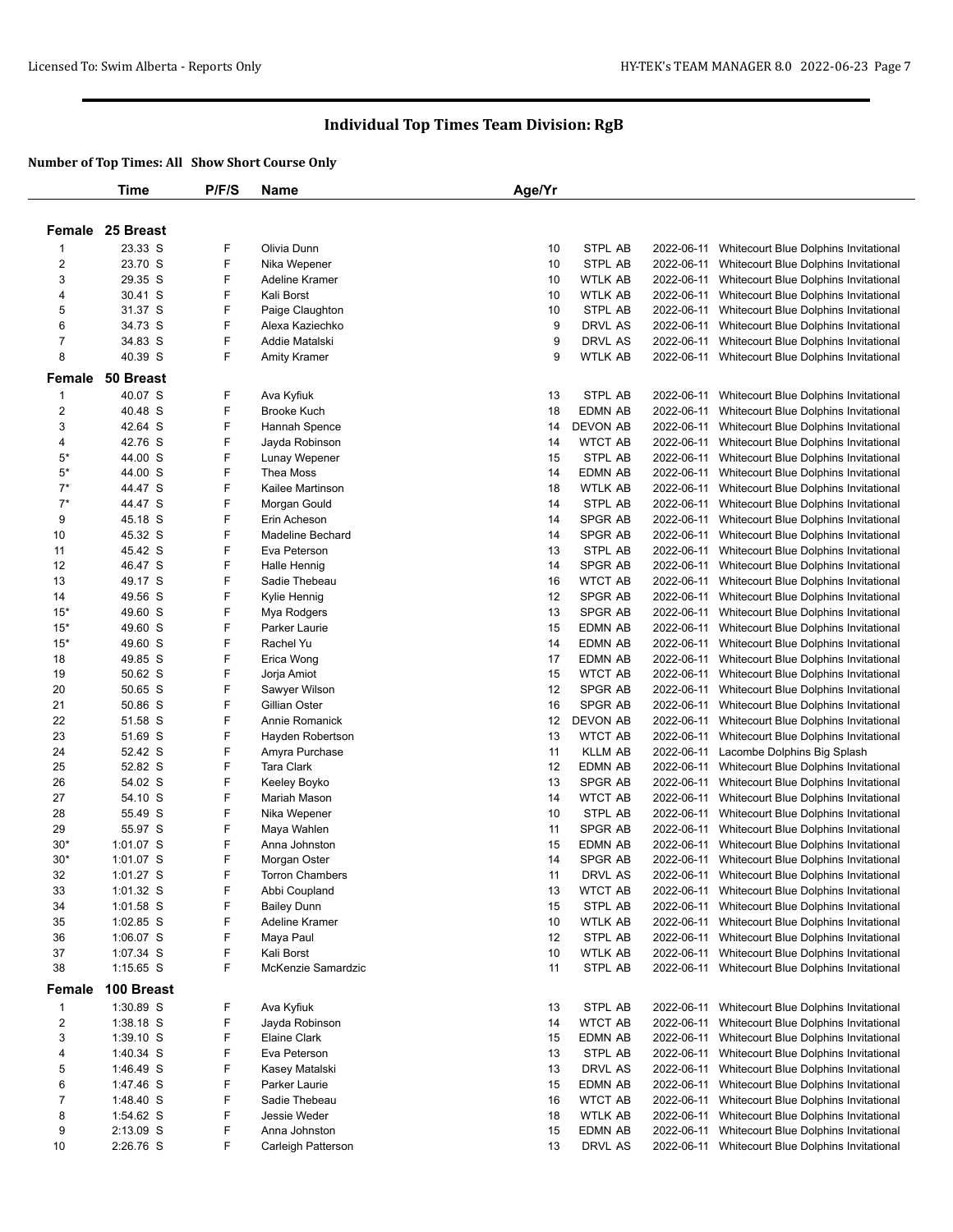|                  | Time        | P/F/S | <b>Name</b>             | Age/Yr |                |            |                                                  |
|------------------|-------------|-------|-------------------------|--------|----------------|------------|--------------------------------------------------|
|                  |             |       |                         |        |                |            |                                                  |
| Female 25 Fly    |             |       |                         |        |                |            |                                                  |
|                  |             |       |                         |        |                |            |                                                  |
| -1               | 19.30 S     | F     | Olivia Dunn             | 10     | STPL AB        | 2022-06-11 | Whitecourt Blue Dolphins Invitational            |
| 2                | 26.84 S     | F     | Addie Matalski          | 9      | DRVL AS        | 2022-06-11 | Whitecourt Blue Dolphins Invitational            |
| 3                | 30.61 S     | F     | Alexa Kaziechko         | 9      | DRVL AS        |            | 2022-06-11 Whitecourt Blue Dolphins Invitational |
| Female 50 Fly    |             |       |                         |        |                |            |                                                  |
| $\mathbf 1$      | 30.53 S     | F     | Kyla Nelson             | 19     | EDMN AB        | 2022-06-11 | Whitecourt Blue Dolphins Invitational            |
| $\boldsymbol{2}$ | 33.41 S     | F     | Elizabeth Moore         | 18     | EDMN AB        | 2022-06-11 | Whitecourt Blue Dolphins Invitational            |
| 3                | 34.21 S     | F     | Adelyn Kyfiuk           | 13     | STPL AB        | 2022-06-11 | Whitecourt Blue Dolphins Invitational            |
| 4                | 35.09 S     | F     | Brooke Kuch             | 18     | EDMN AB        | 2022-06-11 | Whitecourt Blue Dolphins Invitational            |
| 5                | 35.64 S     | F     | <b>Briseis Wu</b>       | 14     | EDMN AB        | 2022-06-11 | Whitecourt Blue Dolphins Invitational            |
| 6                | 36.86 S     | F     | <b>Elaine Clark</b>     | 15     | EDMN AB        | 2022-06-11 | Whitecourt Blue Dolphins Invitational            |
| 7                | 37.20 S     | F     | <b>Madeline Bechard</b> | 14     | SPGR AB        | 2022-06-11 | Whitecourt Blue Dolphins Invitational            |
| 8                | 39.37 S     | F     | Erica Wong              | 17     | EDMN AB        | 2022-06-11 | Whitecourt Blue Dolphins Invitational            |
| 9                | 39.71 S     | F     | Jorja Amiot             | 15     | WTCT AB        | 2022-06-11 | Whitecourt Blue Dolphins Invitational            |
| 10               | 39.98 S     | F     | Kaitlyn McTavish        | 24     | EDMN AB        | 2022-06-11 | Whitecourt Blue Dolphins Invitational            |
| 11               | 40.16 S     | F     | Rosa Byrne              | 14     | EDMN AB        | 2022-06-11 | Whitecourt Blue Dolphins Invitational            |
| 12               | 40.52 S     | F     | Malina Zawaduk          | 18     | EDMN AB        | 2022-06-11 | Whitecourt Blue Dolphins Invitational            |
| 13               | 42.69 S     | F     | Sadie Thebeau           | 16     | WTCT AB        | 2022-06-11 | Whitecourt Blue Dolphins Invitational            |
| 14               | 43.74 S     | F     | Erin Acheson            | 14     | SPGR AB        | 2022-06-11 | Whitecourt Blue Dolphins Invitational            |
| 15               | 45.11 S     | F     | Morgan Oster            | 14     | SPGR AB        | 2022-06-11 | Whitecourt Blue Dolphins Invitational            |
| 16               | 45.22 S     | F     | Mariah Mason            | 14     | <b>WTCT AB</b> | 2022-06-11 | Whitecourt Blue Dolphins Invitational            |
| 17               | 48.65 S     | F     | Kylie Hennig            | 12     | <b>SPGR AB</b> | 2022-06-11 | Whitecourt Blue Dolphins Invitational            |
| 18               | 48.95 S     | F     | Mya Rodgers             | 13     | <b>SPGR AB</b> | 2022-06-11 | Whitecourt Blue Dolphins Invitational            |
| 19               | 51.83 S     | F     | <b>Bailey Dunn</b>      | 15     | STPL AB        | 2022-06-11 | Whitecourt Blue Dolphins Invitational            |
| 20               | 56.24 S     | F     | Maya Paul               | 12     | STPL AB        | 2022-06-11 | Whitecourt Blue Dolphins Invitational            |
| 21               | 58.10 S     | F     | Myah Ruel               | 13     | STPL AB        | 2022-06-11 | Whitecourt Blue Dolphins Invitational            |
| 22               | 1:00.75 S   | F     | Danika Samardzic        | 13     | STPL AB        | 2022-06-11 | Whitecourt Blue Dolphins Invitational            |
| 23               | 1:10.20 S   | F     | McKenzie Samardzic      | 11     | STPL AB        | 2022-06-11 | Whitecourt Blue Dolphins Invitational            |
| Female           | 100 IM      |       |                         |        |                |            |                                                  |
| 1                | 1:14.47 S   | F     | Kyla Nelson             | 19     | EDMN AB        | 2022-06-11 | Whitecourt Blue Dolphins Invitational            |
| 2                | $1:17.84$ S | F     | Ava Kyfiuk              | 13     | STPL AB        | 2022-06-11 | Whitecourt Blue Dolphins Invitational            |
| 3                | 1:17.97 S   | F     | Adelyn Kyfiuk           | 13     | STPL AB        | 2022-06-11 | Whitecourt Blue Dolphins Invitational            |
| 4                | 1:19.74 $S$ | F     | <b>Brooke Kuch</b>      | 18     | EDMN AB        | 2022-06-11 | Whitecourt Blue Dolphins Invitational            |
| 5                | $1:21.19$ S | F     | Samia Davidson          | 19     | WTCT AB        | 2022-06-11 | Whitecourt Blue Dolphins Invitational            |
| 6                | 1:22.57 S   | F     | <b>Briseis Wu</b>       | 14     | EDMN AB        | 2022-06-11 | Whitecourt Blue Dolphins Invitational            |
| $\overline{7}$   | $1:23.33$ S | F     | Elaine Clark            | 15     | EDMN AB        | 2022-06-11 | Whitecourt Blue Dolphins Invitational            |
| 8                | 1:23.76 S   | F     | Hannah Spence           | 14     | DEVON AB       | 2022-06-11 | Whitecourt Blue Dolphins Invitational            |
| 9                | 1:25.34 S   | F     | Rosa Byrne              | 14     | EDMN AB        | 2022-06-11 | Whitecourt Blue Dolphins Invitational            |
| 10               | $1:30.69$ S | F     | Eva Peterson            | 13     | STPL AB        | 2022-06-11 | Whitecourt Blue Dolphins Invitational            |
| 11               | 1:30.79 S   | F     | Rachel Yu               | 14     | <b>EDMN AB</b> | 2022-06-11 | Whitecourt Blue Dolphins Invitational            |
| 12               | $1:33.28$ S | F     | Kaitlyn McTavish        | 24     | EDMN AB        |            | 2022-06-11 Whitecourt Blue Dolphins Invitational |
| 13               | 1:33.98 S   |       | Malina Zawaduk          | 18     | EDMN AB        |            | 2022-06-11 Whitecourt Blue Dolphins Invitational |
| 14               | $1:35.03$ S | F     | Kasey Matalski          | 13     | DRVL AS        |            | 2022-06-11 Whitecourt Blue Dolphins Invitational |
| 15               | $1:40.40$ S | F     | Morgan Gould            | 14     | STPL AB        | 2022-06-11 | Whitecourt Blue Dolphins Invitational            |
| 16               | 1:43.08 S   | F     | Olivia Dunn             | 10     | STPL AB        | 2022-06-11 | Whitecourt Blue Dolphins Invitational            |
| 17               | 2:01.76 S   | F     | Myah Ruel               | 13     | STPL AB        | 2022-06-11 | Whitecourt Blue Dolphins Invitational            |
| Male             | 25 Free     |       |                         |        |                |            |                                                  |
| $\mathbf{1}$     | 22.93 S     | F     | Asher Petryshen-Kozak   | 7      | STPL AB        | 2022-06-11 | Whitecourt Blue Dolphins Invitational            |
| 2                | 29.51 S     | F     | Max Hill                | 8      | WTCT AB        | 2022-06-11 | Whitecourt Blue Dolphins Invitational            |
| 3                | 36.69 S     | F     | Ryker Beamish           | 7      | WTLK AB        | 2022-06-11 | Whitecourt Blue Dolphins Invitational            |
| 4                | 38.70 S     | F     | Deacon Beamish          | 7      | WTLK AB        | 2022-06-11 | Whitecourt Blue Dolphins Invitational            |
| 5                | 40.92 S     | F     | William Adam            | 7      | STPL AB        | 2022-06-11 | Whitecourt Blue Dolphins Invitational            |
| 6                | 42.11 S     | F     | <b>Hudson Fisher</b>    | 8      | <b>WTCT AB</b> | 2022-06-11 | Whitecourt Blue Dolphins Invitational            |
| 7                | 42.76 S     | F     | Drew Grabia             | 8      | STPL AB        | 2022-06-11 | Whitecourt Blue Dolphins Invitational            |
| 8                | 50.86 S     | F     | <b>Hunter Gaultier</b>  | 8      | <b>WTCT AB</b> | 2022-06-11 | Whitecourt Blue Dolphins Invitational            |
| 9                | 57.83 S     | F     | Zane Newby              | 6      | <b>KLLM AB</b> | 2022-06-11 | Lacombe Dolphins Big Splash                      |
| 10               | $1:04.12$ S | F     | Koen Laprise            | 8      | WTCT AB        | 2022-06-11 | Whitecourt Blue Dolphins Invitational            |
| 11               | 1:27.78 S   | F     | Parker Lewis            | 5      | <b>KLLM AB</b> |            | 2022-06-11 Lacombe Dolphins Big Splash           |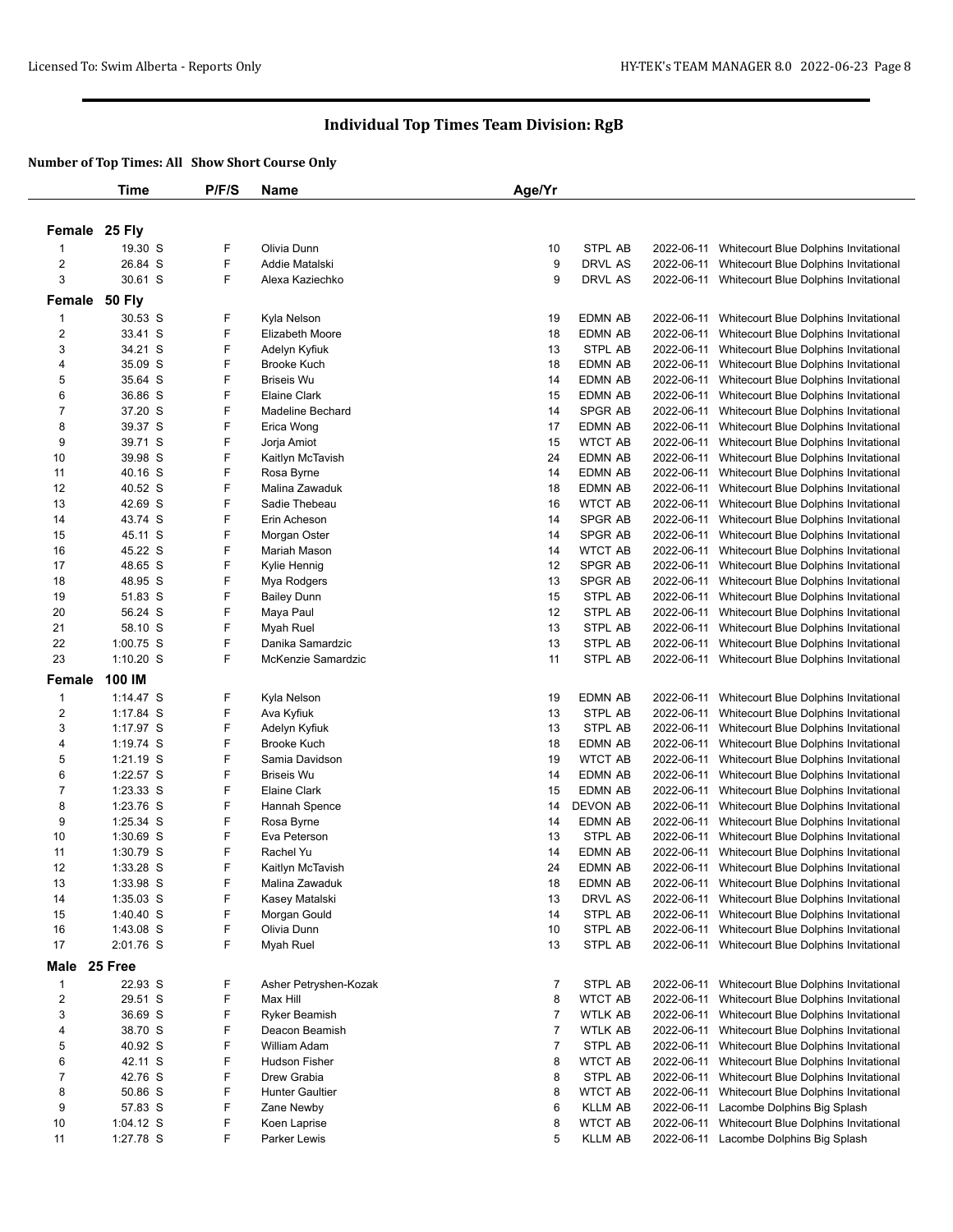|                  | Time               | P/F/S  | Name                             | Age/Yr         |                           |            |                                                                                 |
|------------------|--------------------|--------|----------------------------------|----------------|---------------------------|------------|---------------------------------------------------------------------------------|
|                  |                    |        |                                  |                |                           |            |                                                                                 |
|                  | Male 50 Free       |        |                                  |                |                           |            |                                                                                 |
| 1                | 25.23 S            | F      | <b>Ryder Chambers</b>            | 17             | STPL AB                   | 2022-06-11 | Whitecourt Blue Dolphins Invitational                                           |
| 2                | 26.20 S            | F      | Ryan Boll                        | 21             | <b>EDMN AB</b>            |            | 2022-06-11 Whitecourt Blue Dolphins Invitational                                |
| 3                | 26.69 S            | F      | Connor Bissett_S14SB14SM14       | 21             | <b>EDMN AB</b>            |            | 2022-06-11 Whitecourt Blue Dolphins Invitational                                |
| 4                | 27.58 S            | F      | <b>Thierry Pelchat</b>           | 22             | <b>EDMN AB</b>            | 2022-06-11 | Whitecourt Blue Dolphins Invitational                                           |
| 5                | 28.12 S            | F      | Lucas Hurren                     | 14             | STPL AB                   | 2022-06-11 | Whitecourt Blue Dolphins Invitational                                           |
| 6                | 28.83 S            | F      | Quinnten Hancock                 | 15             | <b>DEVON AB</b>           | 2022-06-11 | Whitecourt Blue Dolphins Invitational                                           |
| $\boldsymbol{7}$ | 28.93 S            | F      | Eric Davidson                    | 18             | <b>WTCT AB</b>            | 2022-06-11 | Whitecourt Blue Dolphins Invitational                                           |
| 8                | 29.52 S            | F      | <b>Harris Mills</b>              | 14             | STPL AB                   | 2022-06-11 | Whitecourt Blue Dolphins Invitational                                           |
| 9                | 30.21 S            | F      | <b>Fintan Tessier</b>            | 16             | EDMN AB                   | 2022-06-11 | Whitecourt Blue Dolphins Invitational                                           |
| 10               | 30.41 S            | F      | <b>Dillon Bidell</b>             | 15             | STPL AB                   | 2022-06-11 | Whitecourt Blue Dolphins Invitational                                           |
| 11               | 30.62 S            | F      | <b>William Duheme</b>            | 13             | STPL AB                   | 2022-06-11 | Whitecourt Blue Dolphins Invitational                                           |
| 12               | 30.71 S            | F      | Tristan Petryshen-Kozak          | 13             | STPL AB                   | 2022-06-11 | Whitecourt Blue Dolphins Invitational                                           |
| 13               | 31.43 S            | F      | Victor Kwok                      | 17             | EDMN AB                   | 2022-06-11 | Whitecourt Blue Dolphins Invitational                                           |
| 14               | 31.82 S            | F      | <b>Matthew Deptuck</b>           | 13             | STPL AB                   | 2022-06-11 | Whitecourt Blue Dolphins Invitational                                           |
| 15               | 31.95 S            | F      | <b>Elliott Wright</b>            | 15             | EDMN AB                   | 2022-06-11 | Whitecourt Blue Dolphins Invitational                                           |
| 16               | 32.53 S            | F      | <b>Matthew Hill</b>              | 14             | <b>WTCT AB</b>            | 2022-06-11 | Whitecourt Blue Dolphins Invitational                                           |
| 17               | 32.93 S            | F      | Hayden Pittman                   | 19             | EDMN AB                   | 2022-06-11 | Whitecourt Blue Dolphins Invitational                                           |
| 18               | 33.09 S            | F      | Samuel Dean                      | 14             | STAL AB                   | 2022-06-11 | Whitecourt Blue Dolphins Invitational                                           |
| 19               | 33.32 S            | F      | Declan Riddell                   | 14             | STPL AB                   | 2022-06-11 | Whitecourt Blue Dolphins Invitational                                           |
| 20               | 33.50 S            | F      | Zachary Dean                     | 12             | STAL AB                   | 2022-06-11 | Whitecourt Blue Dolphins Invitational                                           |
| 21               | 35.51 S            | F      | Drake Young                      | 13             | WTLK AB                   | 2022-06-11 | Whitecourt Blue Dolphins Invitational                                           |
| 22               | 35.64 S            | F      | Jaxon McCarron                   | 13             | STPL AB                   | 2022-06-11 | Whitecourt Blue Dolphins Invitational                                           |
| 23               | 35.82 S            | F      | Ethan Imeson                     | 13             | STPL AB                   | 2022-06-11 | Whitecourt Blue Dolphins Invitational                                           |
| 24               | 35.88 S            | F      | Kyle Schatz                      | 12             | <b>WTCT AB</b>            | 2022-06-11 | Whitecourt Blue Dolphins Invitational                                           |
| 25               | 36.55 S            | F      | Casey Davidson                   | 17             | <b>EDMN AB</b>            | 2022-06-11 | Whitecourt Blue Dolphins Invitational                                           |
| 26               | 36.65 S            | F      | Anthony Ly                       | 17             | <b>EDMN AB</b>            | 2022-06-11 | Whitecourt Blue Dolphins Invitational                                           |
| 27               | 36.86 S            | F      | Jayden Paquette                  | 14             | <b>WTCT AB</b>            | 2022-06-11 | Whitecourt Blue Dolphins Invitational                                           |
| 28               | 36.99 S            | F      | Kaiden Van Huis                  | 12             | DEVON AB                  | 2022-06-11 | Whitecourt Blue Dolphins Invitational                                           |
| 29               | 37.47 S            | F      | Ethan Bouchard                   | 13             | DRVL AS                   | 2022-06-11 | Whitecourt Blue Dolphins Invitational                                           |
| 30               | 37.55 S            | F      | Isherjyot Devgun                 | 17             | <b>EDMN AB</b>            | 2022-06-11 | Whitecourt Blue Dolphins Invitational                                           |
| 31               | 37.83 S            | F      | Nathan Hiebert                   | 17             | <b>WTLK AB</b>            | 2022-06-11 | Whitecourt Blue Dolphins Invitational                                           |
| 32               | 38.14 S            | F<br>F | Samuel Lepine<br>Devin Schatz    | 13<br>14       | EDMN AB<br><b>WTCT AB</b> | 2022-06-11 | Whitecourt Blue Dolphins Invitational                                           |
| 33               | 38.18 S            | F      |                                  |                | <b>KLLM AB</b>            | 2022-06-11 | Whitecourt Blue Dolphins Invitational                                           |
| 34<br>$35*$      | 40.08 S<br>40.55 S | F      | Ayden Gillis<br>Maklin Klaassen  | 15<br>12       | DEVON AB                  | 2022-06-11 | Lacombe Dolphins Big Splash<br>2022-06-11 Whitecourt Blue Dolphins Invitational |
| $35*$            | 40.55 S            | F      | <b>Charles Hiebert</b>           | 14             | <b>WTLK AB</b>            | 2022-06-11 | Whitecourt Blue Dolphins Invitational                                           |
| 37               | 41.43 S            | F      | Jordan Robertson                 | 11             | <b>WTCT AB</b>            | 2022-06-11 | Whitecourt Blue Dolphins Invitational                                           |
| 38               | 41.61 S            | F      | Alexander Carlson-Sedtke         | 13             | SPGR AB                   | 2022-06-11 | Whitecourt Blue Dolphins Invitational                                           |
| 39               | 41.68 S            | F      | Eli Hebert                       | 12             | WTLK AB                   | 2022-06-11 | Whitecourt Blue Dolphins Invitational                                           |
| 40               | 42.29 S            | F      | Stephen Bouchard                 | 14             | DRVL AS                   | 2022-06-11 | Whitecourt Blue Dolphins Invitational                                           |
| 41               | 42.50 S            | F      | Dominic Andrusiak                | 12             | <b>WTCT AB</b>            |            | 2022-06-11 Whitecourt Blue Dolphins Invitational                                |
| 42               | 42.84 S            | F      | Xavier Gillis                    | 12             | <b>KLLM AB</b>            |            | 2022-06-11 Lacombe Dolphins Big Splash                                          |
| 43               | 43.81 S            | F      | Kieran Rudge                     | 11             | STAL AB                   |            | 2022-06-11 Whitecourt Blue Dolphins Invitational                                |
| 44               | 43.84 S            | F      | Keegan Hancock                   | 12             | DEVON AB                  |            | 2022-06-11 Whitecourt Blue Dolphins Invitational                                |
| 45               | 45.34 S            | F      | Logan Tran                       | 12             | <b>WTCT AB</b>            |            | 2022-06-11 Whitecourt Blue Dolphins Invitational                                |
| 46               | 46.48 S            | F      | Logan Van Huis                   | 10             | <b>DEVON AB</b>           |            | 2022-06-11 Whitecourt Blue Dolphins Invitational                                |
| 47               | 46.75 S            | F      | Brayden Anderson                 | 11             | <b>WTCT AB</b>            |            | 2022-06-11 Whitecourt Blue Dolphins Invitational                                |
| 48               | 47.43 S            | F      | Sebastian Wittek-Hernandez       | 12             | STPL AB                   | 2022-06-11 | Whitecourt Blue Dolphins Invitational                                           |
| 49               | 47.72 S            | F      | Dylan Gagnon                     | 12             | <b>WTCT AB</b>            |            | 2022-06-11 Whitecourt Blue Dolphins Invitational                                |
| 50               | 47.84 S            | F      | Asher Petryshen-Kozak            | $\overline{7}$ | STPL AB                   | 2022-06-11 | Whitecourt Blue Dolphins Invitational                                           |
| 51               | 48.40 S            | F      | William (Liam) Kaminski (Gagnon) | 14             | <b>WTCT AB</b>            | 2022-06-11 | Whitecourt Blue Dolphins Invitational                                           |
| 52               | 48.48 S            | F      | Shiva Lewis                      | 11             | SPGR AB                   |            | 2022-06-11 Whitecourt Blue Dolphins Invitational                                |
| 53               | 48.50 S            | F      | Joshua Bodet                     | 10             | STAL AB                   | 2022-06-11 | Whitecourt Blue Dolphins Invitational                                           |
| 54               | 48.84 S            | F      | Cruz Hunt                        | 11             | <b>WTCT AB</b>            | 2022-06-11 | Whitecourt Blue Dolphins Invitational                                           |
| 55               | 48.89 S            | F      | Jacob Kinzer                     | 9              | <b>KLLM AB</b>            |            | 2022-06-11 Lacombe Dolphins Big Splash                                          |
| 56               | 49.33 S            | F      | Alexander Patterson              | 11             | DRVL AS                   | 2022-06-11 | Whitecourt Blue Dolphins Invitational                                           |
| 57               | 50.98 S            | F      | <b>Edward Schulte</b>            | 10             | <b>WTCT AB</b>            | 2022-06-11 | Whitecourt Blue Dolphins Invitational                                           |
| 58               | 51.09 S            | F      | Alex Tran                        | 11             | <b>WTCT AB</b>            |            | 2022-06-11 Whitecourt Blue Dolphins Invitational                                |
| 59               | 53.21 S            | F      | <b>Rhys Hebert</b>               | 10             | WTLK AB                   |            | 2022-06-11 Whitecourt Blue Dolphins Invitational                                |
| 60               | 54.18 S            | F      | <b>Bentley Samardzic</b>         | 9              | STPL AB                   |            | 2022-06-11 Whitecourt Blue Dolphins Invitational                                |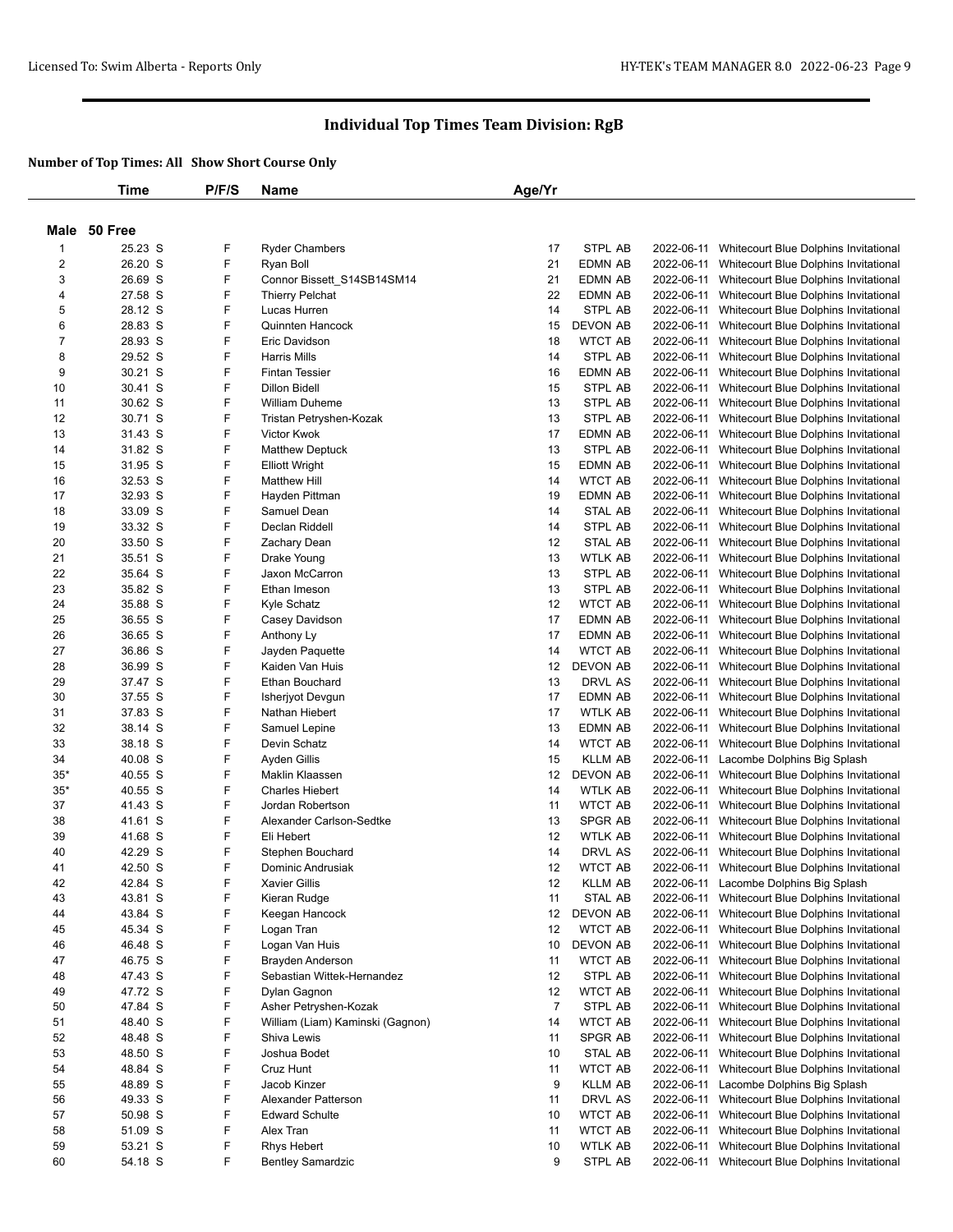|                  | Time            | P/F/S | <b>Name</b>              | Age/Yr         |                |            |                                                                                |
|------------------|-----------------|-------|--------------------------|----------------|----------------|------------|--------------------------------------------------------------------------------|
|                  |                 |       |                          |                |                |            |                                                                                |
| 61               | 54.26 S         | F     | <b>Brady Ible</b>        | 10             | DRVL AS        | 2022-06-11 | Whitecourt Blue Dolphins Invitational                                          |
| 62               | 54.66 S         | F     | Jaycee Hiebert           | 10             | WTLK AB        | 2022-06-11 | Whitecourt Blue Dolphins Invitational                                          |
| 63               | 55.94 S         | F     | <b>Rylie Safronovich</b> | 9              | DRVL AS        | 2022-06-11 | Whitecourt Blue Dolphins Invitational                                          |
| 64               | 56.48 S         | F     | Nathan Wahlen            | 8              | SPGR AB        | 2022-06-11 | Whitecourt Blue Dolphins Invitational                                          |
| 65               | 57.95 S         | F     | Markus Deptuck           | 10             | STPL AB        | 2022-06-11 | Whitecourt Blue Dolphins Invitational                                          |
| 66               | 58.36 S         | F     | Parker Stuart            | 9              | SPGR AB        | 2022-06-11 | Whitecourt Blue Dolphins Invitational                                          |
| 67               | 59.31 S         | F     | Nicholas Duheme          | 9              | STPL AB        | 2022-06-11 | Whitecourt Blue Dolphins Invitational                                          |
| 68               | $1:00.46$ S     | F     | <b>Blake Thomaser</b>    | 10             | <b>WTLK AB</b> | 2022-06-11 | Whitecourt Blue Dolphins Invitational                                          |
| 69               | $1:01.95$ S     | F     | <b>Kestin Simons</b>     | 10             | <b>KLLM AB</b> | 2022-06-11 | Lacombe Dolphins Big Splash                                                    |
| 70               | $1:04.15$ S     | F     | Joey Tessier             | 11             | <b>EDMN AB</b> | 2022-06-11 |                                                                                |
| 71               |                 | F     |                          | 9              | <b>WTCT AB</b> |            | Whitecourt Blue Dolphins Invitational<br>Whitecourt Blue Dolphins Invitational |
|                  | $1:04.34$ S     |       | John Harasym             |                |                | 2022-06-11 |                                                                                |
| 72               | 1:04.67 S       | F     | Gavin Leslie             | 11             | <b>KLLM AB</b> | 2022-06-11 | Lacombe Dolphins Big Splash                                                    |
| 73               | $1:05.92$ S     | F     | Max Hill                 | 8              | <b>WTCT AB</b> | 2022-06-11 | Whitecourt Blue Dolphins Invitational                                          |
| 74               | $1:14.02$ S     | F     | Qui Tran                 | 9              | <b>WTCT AB</b> | 2022-06-11 | Whitecourt Blue Dolphins Invitational                                          |
| 75               | $1:15.71$ S     | F     | James Hill               | 10             | <b>WTCT AB</b> | 2022-06-11 | Whitecourt Blue Dolphins Invitational                                          |
| 76               | $1:19.98$ S     | F     | <b>Taven Young</b>       | 9              | WTLK AB        | 2022-06-11 | Whitecourt Blue Dolphins Invitational                                          |
| 77               | $1:20.29$ S     | F     | Ryker Beamish            | $\overline{7}$ | WTLK AB        | 2022-06-11 | Whitecourt Blue Dolphins Invitational                                          |
| 78               | 1:25.08 S       | F     | Deacon Beamish           | 7              | WTLK AB        | 2022-06-11 | Whitecourt Blue Dolphins Invitational                                          |
| 79               | 1:26.64 S       | F     | Leyton Patterson         | 9              | DRVL AS        | 2022-06-11 | Whitecourt Blue Dolphins Invitational                                          |
| 80               | 1:32.07 S       | F     | William Adam             | $\overline{7}$ | STPL AB        | 2022-06-11 | Whitecourt Blue Dolphins Invitational                                          |
| 81               | 1:34.66 S       | F     | Drew Grabia              | 8              | STPL AB        | 2022-06-11 | Whitecourt Blue Dolphins Invitational                                          |
| 82               | 1:47.77 S       | F     | Lewis Keyes              | 9              | <b>WTLK AB</b> | 2022-06-11 | Whitecourt Blue Dolphins Invitational                                          |
| 83               | 1:58.53 S       | F     | Hudson Fisher            | 8              | <b>WTCT AB</b> | 2022-06-11 | Whitecourt Blue Dolphins Invitational                                          |
| 84               | 1:59.10 S       | F     | <b>Hunter Gaultier</b>   | 8              | <b>WTCT AB</b> |            | 2022-06-11 Whitecourt Blue Dolphins Invitational                               |
| <b>Male</b>      | <b>100 Free</b> |       |                          |                |                |            |                                                                                |
|                  |                 |       |                          |                |                |            |                                                                                |
| $\mathbf{1}$     | 56.38 S         | F     | <b>Ryder Chambers</b>    | 17             | STPL AB        | 2022-06-11 | Whitecourt Blue Dolphins Invitational                                          |
| $\boldsymbol{2}$ | 56.42 S         | F     | Ryan Boll                | 21             | EDMN AB        | 2022-06-11 | Whitecourt Blue Dolphins Invitational                                          |
| 3                | 56.99 S         | F     | Darian Chan              | 20             | EDMN AB        | 2022-06-11 | Whitecourt Blue Dolphins Invitational                                          |
| 4                | $1:02.06$ S     | F     | Lucas Hurren             | 14             | STPL AB        | 2022-06-11 | Whitecourt Blue Dolphins Invitational                                          |
| 5                | $1:03.34$ S     | F     | Kyle Folk                | 24             | EDMN AB        | 2022-06-11 | Whitecourt Blue Dolphins Invitational                                          |
| 6                | $1:03.42$ S     | F     | Eric Davidson            | 18             | <b>WTCT AB</b> | 2022-06-11 | Whitecourt Blue Dolphins Invitational                                          |
| $\overline{7}$   | $1:03.44$ S     | F     | <b>Thierry Pelchat</b>   | 22             | EDMN AB        | 2022-06-11 | Whitecourt Blue Dolphins Invitational                                          |
| 8                | $1:08.71$ S     | F     | <b>Fintan Tessier</b>    | 16             | EDMN AB        | 2022-06-11 | Whitecourt Blue Dolphins Invitational                                          |
| 9                | 1:09.80 S       | F     | Tristan Petryshen-Kozak  | 13             | STPL AB        | 2022-06-11 | Whitecourt Blue Dolphins Invitational                                          |
| 10               | $1:10.14$ S     | F     | <b>Dillon Bidell</b>     | 15             | STPL AB        | 2022-06-11 | Whitecourt Blue Dolphins Invitational                                          |
| 11               | 1:10.42 S       | F     | Harris Mills             | 14             | STPL AB        | 2022-06-11 | Whitecourt Blue Dolphins Invitational                                          |
| 12               | $1:11.30$ S     | F     | Noa Burdge               | 15             | EDMN AB        | 2022-06-11 | Whitecourt Blue Dolphins Invitational                                          |
| 13               | $1:11.85$ S     | F     | <b>Matthew Hill</b>      | 14             | <b>WTCT AB</b> | 2022-06-11 | Whitecourt Blue Dolphins Invitational                                          |
| 14               | $1:12.34$ S     | F     | Victor Kwok              | 17             | EDMN AB        | 2022-06-11 | Whitecourt Blue Dolphins Invitational                                          |
| 15               | $1:13.66$ S     | F     | <b>Elliott Wright</b>    | 15             | EDMN AB        | 2022-06-11 | Whitecourt Blue Dolphins Invitational                                          |
| 16               | $1:13.67$ S     | F     | Renko Wepener            | 13             | STPL AB        |            | 2022-06-11 Whitecourt Blue Dolphins Invitational                               |
| 17               | $1:15.06$ S     | F     | Hayden Pittman           | 19             | EDMN AB        |            | 2022-06-11 Whitecourt Blue Dolphins Invitational                               |
| 18               | 1:16.30 S       | F     | Declan Riddell           | 14             | STPL AB        |            | 2022-06-11 Whitecourt Blue Dolphins Invitational                               |
| 19               | $1:17.11$ S     | F     | Zachary Dean             | 12             | STAL AB        |            | 2022-06-11 Whitecourt Blue Dolphins Invitational                               |
| 20               | 1:17.36 S       | F     | Samuel Dean              | 14             | STAL AB        |            | 2022-06-11 Whitecourt Blue Dolphins Invitational                               |
| 21               | $1:17.86$ S     | F     | Jaxon McCarron           | 13             | STPL AB        | 2022-06-11 | Whitecourt Blue Dolphins Invitational                                          |
| 22               | $1:20.55$ S     | F     | Alexander Carlson-Sedtke | 13             | SPGR AB        |            | 2022-06-11 Whitecourt Blue Dolphins Invitational                               |
| 23               | $1:20.65$ S     | F     | Ethan Imeson             | 13             | STPL AB        | 2022-06-11 | Whitecourt Blue Dolphins Invitational                                          |
| 24               | 1:20.66 S       | F     | Hudson Pyrch             | 13             | DRVL AS        | 2022-06-11 | Whitecourt Blue Dolphins Invitational                                          |
| 25               | $1:21.01$ S     | F     | Drake Young              | 13             | WTLK AB        |            | 2022-06-11 Whitecourt Blue Dolphins Invitational                               |
| 26               | $1:21.35$ S     | F     | Samuel Lepine            | 13             | EDMN AB        | 2022-06-11 | Whitecourt Blue Dolphins Invitational                                          |
| 27               | 1:24.40 S       | F     | Jayden Paquette          | 14             | <b>WTCT AB</b> | 2022-06-11 | Whitecourt Blue Dolphins Invitational                                          |
| 28               | 1:29.27 S       | F     | Isherjyot Devgun         | 17             | EDMN AB        |            | 2022-06-11 Whitecourt Blue Dolphins Invitational                               |
| 29               | $1:30.03$ S     | F     | <b>Charles Hiebert</b>   | 14             | WTLK AB        | 2022-06-11 | Whitecourt Blue Dolphins Invitational                                          |
| 30               |                 | F     | Ayden Gillis             | 15             | <b>KLLM AB</b> | 2022-06-11 | Lacombe Dolphins Big Splash                                                    |
|                  | $1:30.17$ S     |       |                          |                |                |            |                                                                                |
| 31               | $1:32.16$ S     | F     | Jordan Robertson         | 11             | <b>WTCT AB</b> |            | 2022-06-11 Whitecourt Blue Dolphins Invitational                               |
| 32               | 1:33.04 S       | F     | Stephen Bouchard         | 14             | DRVL AS        |            | 2022-06-11 Whitecourt Blue Dolphins Invitational                               |
| 33               | 1:33.90 S       | F     | Nathan Hiebert           | 17             | WTLK AB        | 2022-06-11 | Whitecourt Blue Dolphins Invitational                                          |
| 34               | 1:34.55 S       | F     | Keegan Hancock           | 12             | DEVON AB       | 2022-06-11 | Whitecourt Blue Dolphins Invitational                                          |
| 35               | 1:34.96 S       | F     | Devin Schatz             | 14             | <b>WTCT AB</b> |            | 2022-06-11 Whitecourt Blue Dolphins Invitational                               |
| 36               | $1:36.19$ S     | F     | Maklin Klaassen          |                | 12 DEVON AB    |            | 2022-06-11 Whitecourt Blue Dolphins Invitational                               |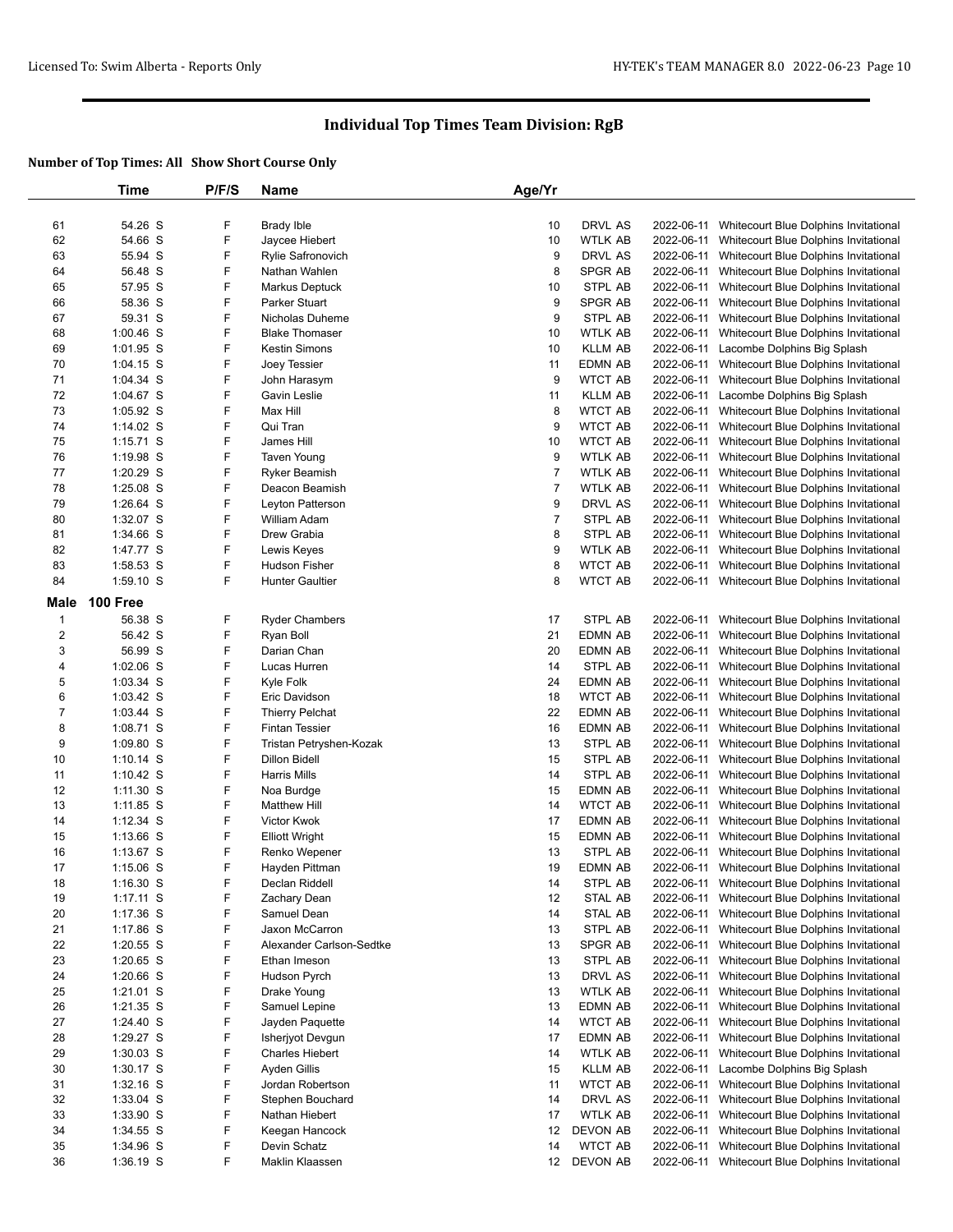|                         | Time        | P/F/S | <b>Name</b>                      | Age/Yr         |                 |            |                                                  |
|-------------------------|-------------|-------|----------------------------------|----------------|-----------------|------------|--------------------------------------------------|
|                         |             |       |                                  |                |                 |            |                                                  |
| 37                      | 1:36.40 S   | F     | <b>Xavier Gillis</b>             | 12             | <b>KLLM AB</b>  |            | 2022-06-11 Lacombe Dolphins Big Splash           |
| 38                      | 1:37.87 S   | F     | Dominic Andrusiak                | 12             | <b>WTCT AB</b>  |            | 2022-06-11 Whitecourt Blue Dolphins Invitational |
| 39                      | $1:38.13$ S | F     | Brayden Anderson                 | 11             | <b>WTCT AB</b>  |            | 2022-06-11 Whitecourt Blue Dolphins Invitational |
| 40                      | 1:40.59 S   | F     | Eli Hebert                       | 12             | <b>WTLK AB</b>  |            | 2022-06-11 Whitecourt Blue Dolphins Invitational |
| 41                      | 1:41.84 S   | F     | Kyle Schatz                      | 12             | <b>WTCT AB</b>  |            | 2022-06-11 Whitecourt Blue Dolphins Invitational |
| 42                      | 1:43.56 S   | F     | Joshua Bodet                     | 10             | <b>STAL AB</b>  | 2022-06-11 | Whitecourt Blue Dolphins Invitational            |
| 43                      | 1:44.38 S   | F     | Logan Van Huis                   | 10             | DEVON AB        |            | 2022-06-11 Whitecourt Blue Dolphins Invitational |
| 44                      | 1:44.81 S   | F     | Logan Tran                       | 12             | <b>WTCT AB</b>  |            | 2022-06-11 Whitecourt Blue Dolphins Invitational |
|                         |             | F     | Sebastian Wittek-Hernandez       | 12             | STPL AB         | 2022-06-11 |                                                  |
| 45                      | $1:46.83$ S |       |                                  |                |                 |            | Whitecourt Blue Dolphins Invitational            |
| 46                      | 1:48.03 S   | F     | William (Liam) Kaminski (Gagnon) | 14             | <b>WTCT AB</b>  |            | 2022-06-11 Whitecourt Blue Dolphins Invitational |
| 47                      | 1:49.78 S   | F     | Shiva Lewis                      | 11             | <b>SPGR AB</b>  |            | 2022-06-11 Whitecourt Blue Dolphins Invitational |
| 48                      | 1:51.01 S   | F     | Kieran Rudge                     | 11             | <b>STAL AB</b>  | 2022-06-11 | Whitecourt Blue Dolphins Invitational            |
| 49                      | 1:51.92 S   | F     | Jaycee Hiebert                   | 10             | <b>WTLK AB</b>  |            | 2022-06-11 Whitecourt Blue Dolphins Invitational |
| 50                      | 1:54.11 S   | F     | Cruz Hunt                        | 11             | <b>WTCT AB</b>  | 2022-06-11 | Whitecourt Blue Dolphins Invitational            |
| 51                      | 1:57.45 S   | F     | Dylan Gagnon                     | 12             | <b>WTCT AB</b>  |            | 2022-06-11 Whitecourt Blue Dolphins Invitational |
| 52                      | 2:02.98 S   | F     | <b>Edward Schulte</b>            | 10             | <b>WTCT AB</b>  |            | 2022-06-11 Whitecourt Blue Dolphins Invitational |
| 53                      | 2:04.90 S   | F     | <b>Bentley Samardzic</b>         | 9              | STPL AB         | 2022-06-11 | Whitecourt Blue Dolphins Invitational            |
| 54                      | $2:10.63$ S | F     | Alex Tran                        | 11             | <b>WTCT AB</b>  | 2022-06-11 | Whitecourt Blue Dolphins Invitational            |
| 55                      | 2:11.72 S   | F     | Nicholas Duheme                  | 9              | STPL AB         | 2022-06-11 | Whitecourt Blue Dolphins Invitational            |
| 56                      | 2:18.01 S   | F     | <b>Kestin Simons</b>             | 10             | <b>KLLM AB</b>  |            | 2022-06-11 Lacombe Dolphins Big Splash           |
| 57                      | 2:20.46 S   | F     | John Harasym                     | 9              | <b>WTCT AB</b>  |            | 2022-06-11 Whitecourt Blue Dolphins Invitational |
| 58                      | 2:23.43 S   | F     | Qui Tran                         | 9              | <b>WTCT AB</b>  |            | 2022-06-11 Whitecourt Blue Dolphins Invitational |
| 59                      | 2:33.81 S   | F     | <b>Blake Thomaser</b>            | 10             | <b>WTLK AB</b>  |            | 2022-06-11 Whitecourt Blue Dolphins Invitational |
| 60                      | 2:34.88 S   | F     | Parker Stuart                    | 9              | SPGR AB         |            | 2022-06-11 Whitecourt Blue Dolphins Invitational |
| 61                      | 2:42.47 S   | F     | Gavin Leslie                     | 11             | <b>KLLM AB</b>  | 2022-06-11 | Lacombe Dolphins Big Splash                      |
| 62                      | 2:47.02 S   | F     | James Hill                       | 10             | WTCT AB         |            | 2022-06-11 Whitecourt Blue Dolphins Invitational |
|                         |             |       |                                  |                |                 |            |                                                  |
| <b>Male</b>             | 200 Free    |       |                                  |                |                 |            |                                                  |
| $\mathbf{1}$            | 2:07.11 S   | F     | Connor Bissett_S14SB14SM14       | 21             | <b>EDMN AB</b>  |            | 2022-06-11 Whitecourt Blue Dolphins Invitational |
| $\overline{\mathbf{c}}$ | 2:09.72 S   | F     | <b>Ryder Chambers</b>            | 17             | STPL AB         | 2022-06-11 | Whitecourt Blue Dolphins Invitational            |
| 3                       | 2:13.30 S   | F     | Hugo Nguyen                      | 16             | <b>EDMN AB</b>  |            | 2022-06-11 Whitecourt Blue Dolphins Invitational |
| 4                       | 2:18.01 S   | F     | Quinnten Hancock                 | 15             | <b>DEVON AB</b> |            | 2022-06-11 Whitecourt Blue Dolphins Invitational |
| 5                       | 2:38.05 S   | F     | <b>Harris Mills</b>              | 14             | STPL AB         |            | 2022-06-11 Whitecourt Blue Dolphins Invitational |
| 6                       | 2:38.56 S   | F     | <b>Matthew Deptuck</b>           | 13             | STPL AB         |            | 2022-06-11 Whitecourt Blue Dolphins Invitational |
| $\overline{7}$          | 2:57.75 S   | F     | Jarom Gillis                     | 18             | <b>KLLM AB</b>  |            | 2022-06-11 Lacombe Dolphins Big Splash           |
| 8                       | 3:00.35 S   | F     | Declan Riddell                   | 14             | STPL AB         | 2022-06-11 | Whitecourt Blue Dolphins Invitational            |
| 9                       | $3:01.46$ S | F     | Jaxon McCarron                   | 13             | STPL AB         |            | 2022-06-11 Whitecourt Blue Dolphins Invitational |
| 10                      | $3:13.67$ S | F     | <b>Elliott Wright</b>            | 15             | <b>EDMN AB</b>  |            | 2022-06-11 Whitecourt Blue Dolphins Invitational |
|                         |             |       |                                  |                |                 |            |                                                  |
| Male                    | 25 Back     |       |                                  |                |                 |            |                                                  |
| $\mathbf{1}$            | 23.47 S     | F     | Logan Van Huis                   | 10             | DEVON AB        |            | 2022-06-11 Whitecourt Blue Dolphins Invitational |
| $\overline{\mathbf{c}}$ | 24.40 S     | F     | Joshua Bodet                     | 10             | STAL AB         |            | 2022-06-11 Whitecourt Blue Dolphins Invitational |
| 3                       | 24.94 S     | F     | Nathan Wahlen                    | 8              | SPGR AB         |            | 2022-06-11 Whitecourt Blue Dolphins Invitational |
| $\overline{4}$          | 25.37 S     | F     | Jaycee Hiebert                   | 10             | <b>WTLK AB</b>  |            | 2022-06-11 Whitecourt Blue Dolphins Invitational |
| 5                       | 25.57 S     | F     | Jacob Kinzer                     | 9              | <b>KLLM AB</b>  | 2022-06-11 | Lacombe Dolphins Big Splash                      |
| 6                       | 26.35 S     | F     | Parker Stuart                    | 9              | SPGR AB         | 2022-06-11 | Whitecourt Blue Dolphins Invitational            |
| $\overline{7}$          | 26.77 S     | F     | <b>Edward Schulte</b>            | 10             | WTCT AB         |            | 2022-06-11 Whitecourt Blue Dolphins Invitational |
| 8                       | 26.98 S     | F     | <b>Rhys Hebert</b>               | 10             | <b>WTLK AB</b>  | 2022-06-11 | Whitecourt Blue Dolphins Invitational            |
| 9                       | 27.06 S     | F     | Nicholas Duheme                  | 9              | STPL AB         |            | 2022-06-11 Whitecourt Blue Dolphins Invitational |
| 10                      | 27.39 S     | F     | <b>Bentley Samardzic</b>         | 9              | STPL AB         | 2022-06-11 | Whitecourt Blue Dolphins Invitational            |
| 11                      | 27.76 S     | F     | John Harasym                     | 9              | WTCT AB         | 2022-06-11 | Whitecourt Blue Dolphins Invitational            |
| 12                      | 28.19 S     | F     | Asher Petryshen-Kozak            | $\overline{7}$ | STPL AB         | 2022-06-11 | Whitecourt Blue Dolphins Invitational            |
| 13                      | 28.33 S     | F     | Markus Deptuck                   | 10             | STPL AB         | 2022-06-11 | Whitecourt Blue Dolphins Invitational            |
| 14                      | 28.70 S     | F     | <b>Kestin Simons</b>             | 10             | <b>KLLM AB</b>  | 2022-06-11 | Lacombe Dolphins Big Splash                      |
| 15                      | 31.87 S     | F     | Rylie Safronovich                | 9              | DRVL AS         | 2022-06-11 | Whitecourt Blue Dolphins Invitational            |
| 16                      | 32.49 S     | F     | Max Hill                         | 8              | <b>WTCT AB</b>  | 2022-06-11 | Whitecourt Blue Dolphins Invitational            |
| 17                      | 32.86 S     | F     | <b>Blake Thomaser</b>            | 10             | <b>WTLK AB</b>  | 2022-06-11 | Whitecourt Blue Dolphins Invitational            |
| 18                      | 33.76 S     | F     | Qui Tran                         | 9              | <b>WTCT AB</b>  | 2022-06-11 | Whitecourt Blue Dolphins Invitational            |
| 19                      | 36.19 S     | F     | James Hill                       | 10             | <b>WTCT AB</b>  | 2022-06-11 | Whitecourt Blue Dolphins Invitational            |
| 20                      | 40.52 S     | F     | Hudson Fisher                    |                | <b>WTCT AB</b>  | 2022-06-11 |                                                  |
|                         |             |       |                                  | 8              |                 |            | Whitecourt Blue Dolphins Invitational            |
| 21                      | 40.85 S     | F     | <b>Taven Young</b>               | 9              | <b>WTLK AB</b>  | 2022-06-11 | Whitecourt Blue Dolphins Invitational            |
| 22                      | 41.44 S     | F     | Drew Grabia                      | 8              | STPL AB         |            | 2022-06-11 Whitecourt Blue Dolphins Invitational |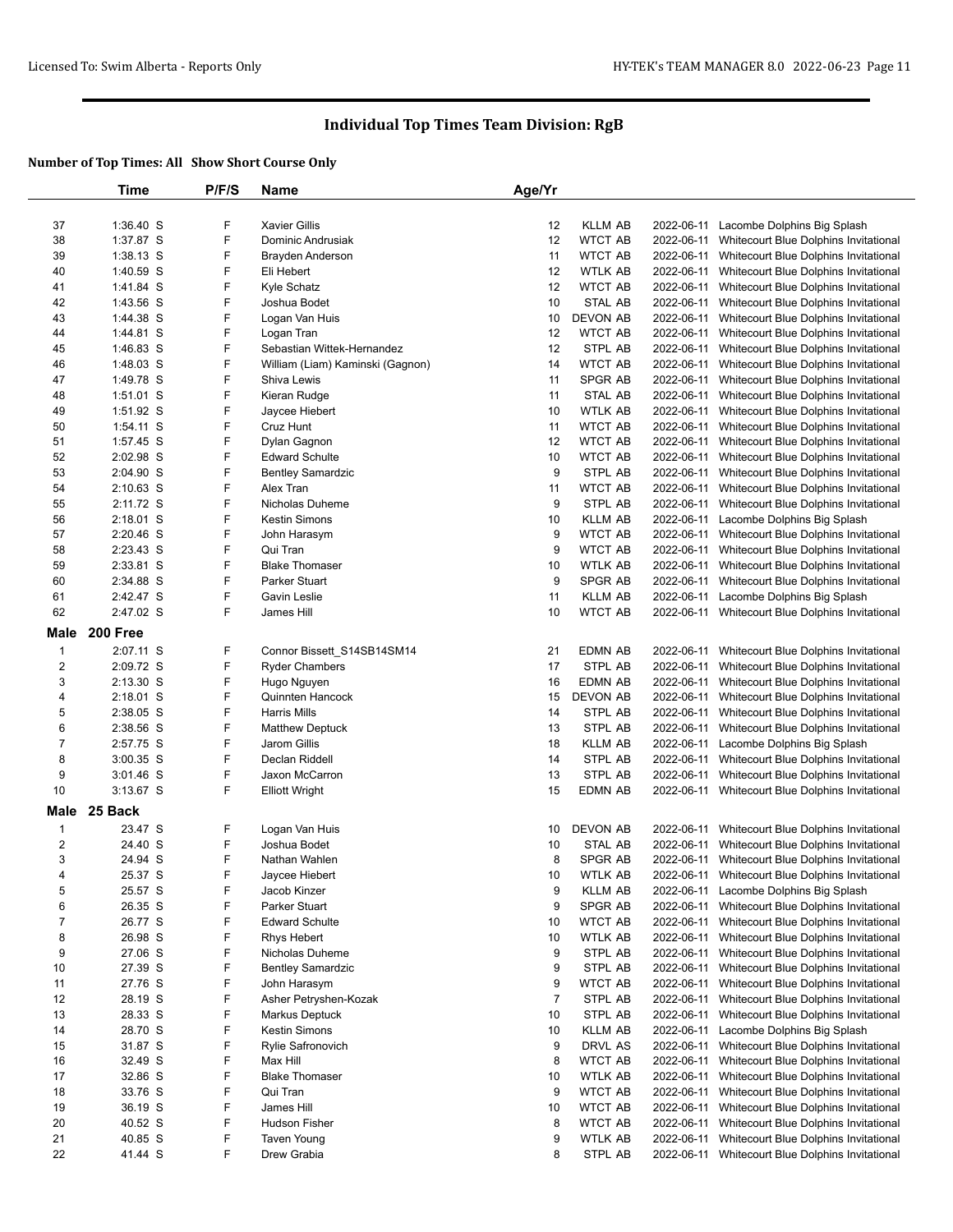|                         | Time        | P/F/S | <b>Name</b>                      | Age/Yr         |                |            |                                                  |
|-------------------------|-------------|-------|----------------------------------|----------------|----------------|------------|--------------------------------------------------|
|                         |             |       |                                  |                |                |            |                                                  |
| 23                      | 42.52 S     | F     | Leyton Patterson                 | 9              | DRVL AS        | 2022-06-11 | Whitecourt Blue Dolphins Invitational            |
| 24                      | 46.19 S     | F     | Deacon Beamish                   | $\overline{7}$ | <b>WTLK AB</b> | 2022-06-11 | Whitecourt Blue Dolphins Invitational            |
| 25                      | 46.90 S     | F     | Zane Newby                       | 6              | <b>KLLM AB</b> | 2022-06-11 | Lacombe Dolphins Big Splash                      |
| 26                      | 48.35 S     | F     | William Adam                     | $\overline{7}$ | STPL AB        | 2022-06-11 | Whitecourt Blue Dolphins Invitational            |
| 27                      |             |       |                                  |                | <b>WTLK AB</b> |            |                                                  |
|                         | 50.41 S     | F     | <b>Ryker Beamish</b>             | $\overline{7}$ |                | 2022-06-11 | Whitecourt Blue Dolphins Invitational            |
| 28                      | 51.10 S     | F     | <b>Hunter Gaultier</b>           | 8              | <b>WTCT AB</b> | 2022-06-11 | Whitecourt Blue Dolphins Invitational            |
| 29                      | 54.62 S     | F     | Lewis Keyes                      | 9              | WTLK AB        | 2022-06-11 | Whitecourt Blue Dolphins Invitational            |
| $30\,$                  | 1:00.98 S   | F     | Koen Laprise                     | 8              | <b>WTCT AB</b> | 2022-06-11 | Whitecourt Blue Dolphins Invitational            |
| <b>Male</b>             | 50 Back     |       |                                  |                |                |            |                                                  |
| $\mathbf{1}$            | 30.19 S     | F     | Ryan Boll                        | 21             | EDMN AB        | 2022-06-11 | Whitecourt Blue Dolphins Invitational            |
| $\overline{\mathbf{c}}$ |             | F     | <b>Matthew Hill</b>              | 14             | <b>WTCT AB</b> |            |                                                  |
|                         | 37.08 S     |       |                                  |                |                | 2022-06-11 | Whitecourt Blue Dolphins Invitational            |
| 3                       | 37.39 S     | F     | <b>Fintan Tessier</b>            | 16             | EDMN AB        | 2022-06-11 | Whitecourt Blue Dolphins Invitational            |
| 4                       | 37.43 S     | F     | <b>William Duheme</b>            | 13             | STPL AB        | 2022-06-11 | Whitecourt Blue Dolphins Invitational            |
| 5                       | 37.88 S     | F     | Victor Kwok                      | 17             | EDMN AB        | 2022-06-11 | Whitecourt Blue Dolphins Invitational            |
| 6                       | 38.91 S     | F     | Zachary Dean                     | 12             | <b>STAL AB</b> | 2022-06-11 | Whitecourt Blue Dolphins Invitational            |
| $\boldsymbol{7}$        | 39.61 S     | F     | Hayden Pittman                   | 19             | EDMN AB        | 2022-06-11 | Whitecourt Blue Dolphins Invitational            |
| 8                       | 39.76 S     | F     | Samuel Dean                      | 14             | STAL AB        | 2022-06-11 | Whitecourt Blue Dolphins Invitational            |
| 9                       | 40.14 S     | F     | Tristan Petryshen-Kozak          | 13             | STPL AB        | 2022-06-11 | Whitecourt Blue Dolphins Invitational            |
| 10                      | 42.31 S     | F     | Kyle Schatz                      | 12             | <b>WTCT AB</b> | 2022-06-11 | Whitecourt Blue Dolphins Invitational            |
| 11                      | 43.45 S     | F     | Jayden Paquette                  | 14             | <b>WTCT AB</b> | 2022-06-11 | Whitecourt Blue Dolphins Invitational            |
| 12                      | 43.60 S     | F     | <b>Elliott Wright</b>            | 15             | EDMN AB        | 2022-06-11 | Whitecourt Blue Dolphins Invitational            |
| 13                      | 44.12 S     | F     | <b>Charles Hiebert</b>           | 14             | <b>WTLK AB</b> | 2022-06-11 | Whitecourt Blue Dolphins Invitational            |
| 14                      | 45.27 S     | F     | Kaiden Van Huis                  | 12             | DEVON AB       | 2022-06-11 | Whitecourt Blue Dolphins Invitational            |
| 15                      | 45.31 S     | F     | Samuel Lepine                    | 13             | EDMN AB        | 2022-06-11 | Whitecourt Blue Dolphins Invitational            |
| 16                      | 45.56 S     | F     | Devin Schatz                     | 14             | <b>WTCT AB</b> | 2022-06-11 | Whitecourt Blue Dolphins Invitational            |
|                         |             | F     | Alexander Carlson-Sedtke         |                | SPGR AB        |            |                                                  |
| 17                      | 46.49 S     |       |                                  | 13             |                | 2022-06-11 | Whitecourt Blue Dolphins Invitational            |
| 18                      | 47.35 S     | F     | <b>Xavier Gillis</b>             | 12             | <b>KLLM AB</b> | 2022-06-11 | Lacombe Dolphins Big Splash                      |
| 19                      | 48.01 S     | F     | Nathan Hiebert                   | 17             | <b>WTLK AB</b> | 2022-06-11 | Whitecourt Blue Dolphins Invitational            |
| 20                      | 48.08 S     | F     | Dominic Andrusiak                | 12             | <b>WTCT AB</b> | 2022-06-11 | Whitecourt Blue Dolphins Invitational            |
| 21                      | 48.47 S     | F     | Jordan Robertson                 | 11             | <b>WTCT AB</b> | 2022-06-11 | Whitecourt Blue Dolphins Invitational            |
| 22                      | 49.21 S     | F     | Ayden Gillis                     | 15             | <b>KLLM AB</b> | 2022-06-11 | Lacombe Dolphins Big Splash                      |
| 23                      | 49.22 S     | F     | Kieran Rudge                     | 11             | STAL AB        | 2022-06-11 | Whitecourt Blue Dolphins Invitational            |
| 24                      | 51.06 S     | F     | Brayden Anderson                 | 11             | <b>WTCT AB</b> | 2022-06-11 | Whitecourt Blue Dolphins Invitational            |
| 25                      | 51.16 S     | F     | Eli Hebert                       | 12             | <b>WTLK AB</b> | 2022-06-11 | Whitecourt Blue Dolphins Invitational            |
| 26                      | 51.37 S     | F     | Cruz Hunt                        | 11             | <b>WTCT AB</b> | 2022-06-11 | Whitecourt Blue Dolphins Invitational            |
| 27                      | 51.38 S     | F     | Maklin Klaassen                  | 12             | DEVON AB       | 2022-06-11 | Whitecourt Blue Dolphins Invitational            |
| 28                      | 51.59 S     | F     | Logan Tran                       | 12             | <b>WTCT AB</b> | 2022-06-11 | Whitecourt Blue Dolphins Invitational            |
| 29                      | 51.97 S     | F     | Isherjyot Devgun                 | 17             | EDMN AB        | 2022-06-11 | Whitecourt Blue Dolphins Invitational            |
| 30                      | 52.64 S     | F     | Stephen Bouchard                 | 14             | DRVL AS        | 2022-06-11 | Whitecourt Blue Dolphins Invitational            |
| 31                      | 52.65 S     | F     | <b>Ethan Bouchard</b>            | 13             | DRVL AS        | 2022-06-11 | Whitecourt Blue Dolphins Invitational            |
| 32                      | 53.03 S     | F     | Shiva Lewis                      | 11             | SPGR AB        | 2022-06-11 | Whitecourt Blue Dolphins Invitational            |
| 33                      | 53.49 S     | F     | William (Liam) Kaminski (Gagnon) | 14             | <b>WTCT AB</b> |            | 2022-06-11 Whitecourt Blue Dolphins Invitational |
|                         |             | F     | Joshua Bodet <b>Marc</b>         |                |                |            | 2022-06-11 Whitecourt Blue Dolphins Invitational |
| 34                      | 53.69 S     |       |                                  | $10$           | STAL AB        |            |                                                  |
| 35                      | 53.77 S     | F     | Nathan Wahlen                    | 8              | SPGR AB        |            | 2022-06-11 Whitecourt Blue Dolphins Invitational |
| 36                      | 54.50 S     | F     | Dylan Gagnon                     | 12             | <b>WTCT AB</b> | 2022-06-11 | Whitecourt Blue Dolphins Invitational            |
| 37                      | 55.43 S     | F     | Alexander Patterson              | 11             | DRVL AS        | 2022-06-11 | Whitecourt Blue Dolphins Invitational            |
| 38                      | 55.80 S     | F     | John Harasym                     | 9              | <b>WTCT AB</b> | 2022-06-11 | Whitecourt Blue Dolphins Invitational            |
| 39                      | 55.85 S     | F     | Keegan Hancock                   | 12             | DEVON AB       | 2022-06-11 | Whitecourt Blue Dolphins Invitational            |
| 40                      | 56.15 S     | F     | Rhys Hebert                      | 10             | <b>WTLK AB</b> | 2022-06-11 | Whitecourt Blue Dolphins Invitational            |
| 41                      | 56.72 S     | F     | Jacob Kinzer                     | 9              | <b>KLLM AB</b> | 2022-06-11 | Lacombe Dolphins Big Splash                      |
| 42                      | 59.74 S     | F     | Nicholas Duheme                  | 9              | STPL AB        | 2022-06-11 | Whitecourt Blue Dolphins Invitational            |
| 43                      | 59.76 S     | F     | <b>Edward Schulte</b>            | 10             | <b>WTCT AB</b> | 2022-06-11 | Whitecourt Blue Dolphins Invitational            |
| 44                      | $1:00.18$ S | F     | Parker Stuart                    | 9              | SPGR AB        | 2022-06-11 | Whitecourt Blue Dolphins Invitational            |
| 45                      | $1:03.06$ S | F     | Sebastian Wittek-Hernandez       | 12             | STPL AB        | 2022-06-11 | Whitecourt Blue Dolphins Invitational            |
| 46                      | 1:03.58 S   | F     | Qui Tran                         | 9              | <b>WTCT AB</b> | 2022-06-11 | Whitecourt Blue Dolphins Invitational            |
| 47                      | $1:03.86$ S | F     | Jaycee Hiebert                   | 10             | WTLK AB        | 2022-06-11 | Whitecourt Blue Dolphins Invitational            |
| 48                      | 1:07.99 S   | F     | Gavin Leslie                     | 11             | <b>KLLM AB</b> | 2022-06-11 | Lacombe Dolphins Big Splash                      |
|                         |             |       |                                  |                |                |            |                                                  |
| 49                      | 1:08.98 S   | F     | Joey Tessier                     | 11             | EDMN AB        | 2022-06-11 | Whitecourt Blue Dolphins Invitational            |
| 50                      | $1:09.38$ S | F     | Alex Tran                        | 11             | WTCT AB        | 2022-06-11 | Whitecourt Blue Dolphins Invitational            |
| 51                      | $1:09.75$ S | F     | Rylie Safronovich                | 9              | DRVL AS        | 2022-06-11 | Whitecourt Blue Dolphins Invitational            |
| 52                      | 1:14.82 S   | F     | Max Hill                         | 8              | <b>WTCT AB</b> | 2022-06-11 | Whitecourt Blue Dolphins Invitational            |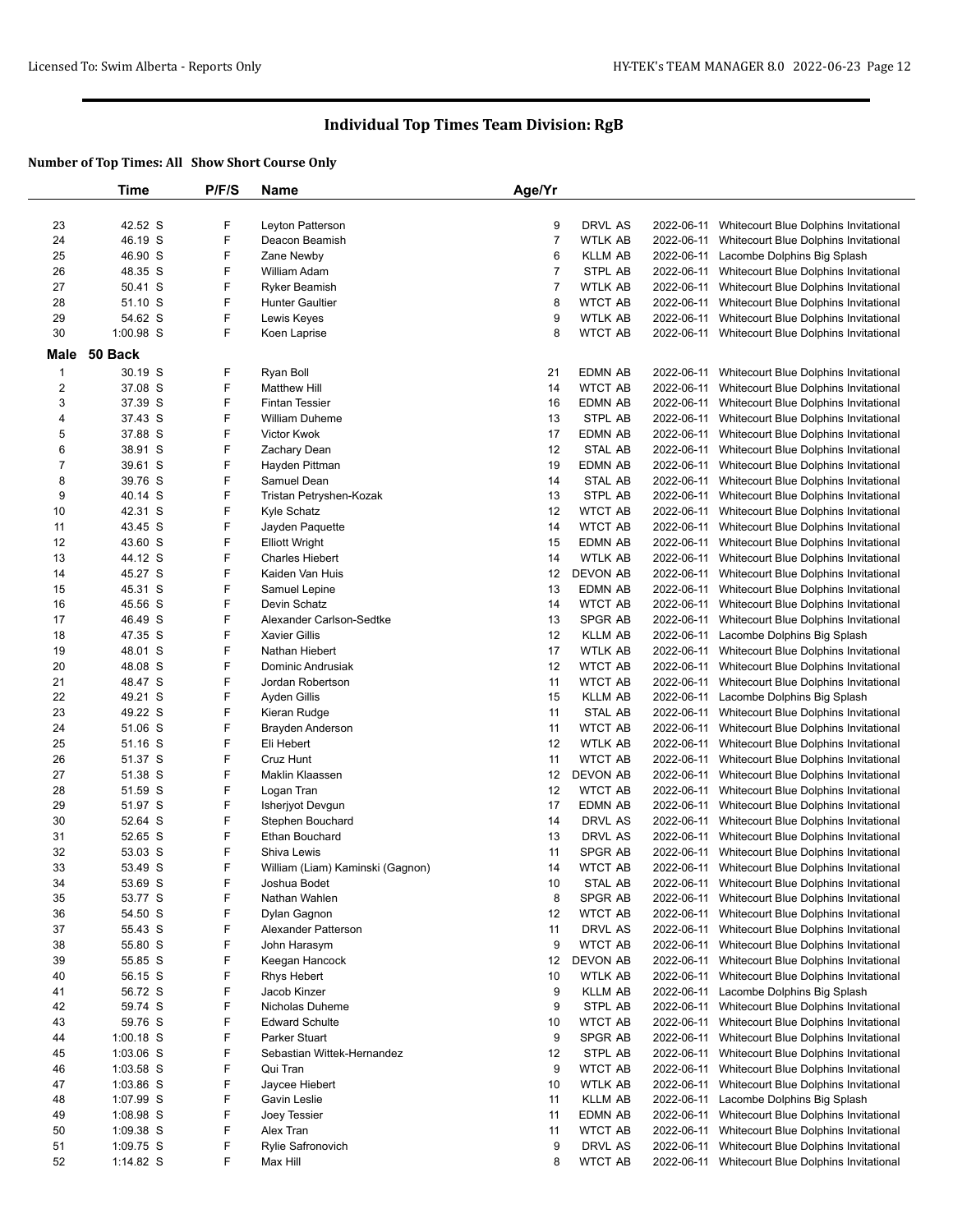|                         | Time        | P/F/S | <b>Name</b>                      | Age/Yr         |                 |            |                                                  |
|-------------------------|-------------|-------|----------------------------------|----------------|-----------------|------------|--------------------------------------------------|
|                         |             |       |                                  |                |                 |            |                                                  |
| 53                      | $1:16.90$ S | F     | <b>Blake Thomaser</b>            | 10             | WTLK AB         | 2022-06-11 | Whitecourt Blue Dolphins Invitational            |
| 54                      | $1:18.70$ S | F     | James Hill                       | 10             | <b>WTCT AB</b>  | 2022-06-11 | Whitecourt Blue Dolphins Invitational            |
| 55                      | $1:30.80$ S | F     | Drew Grabia                      | 8              | STPL AB         | 2022-06-11 | Whitecourt Blue Dolphins Invitational            |
| 56                      | 1:31.70 S   | F     | <b>Ryker Beamish</b>             | 7              | <b>WTLK AB</b>  | 2022-06-11 | Whitecourt Blue Dolphins Invitational            |
| 57                      | 1:34.56 S   | F     | <b>Taven Young</b>               | 9              | <b>WTLK AB</b>  | 2022-06-11 | Whitecourt Blue Dolphins Invitational            |
|                         |             |       |                                  |                |                 |            |                                                  |
| 58                      | 1:39.65 S   | F     | Deacon Beamish                   | 7              | <b>WTLK AB</b>  | 2022-06-11 | Whitecourt Blue Dolphins Invitational            |
| 59                      | 1:56.91 S   | F     | <b>Hunter Gaultier</b>           | 8              | <b>WTCT AB</b>  |            | 2022-06-11 Whitecourt Blue Dolphins Invitational |
| Male                    | 100 Back    |       |                                  |                |                 |            |                                                  |
| $\mathbf{1}$            | 1:04.78 S   | F     | <b>Ryder Chambers</b>            | 17             | STPL AB         | 2022-06-11 | Whitecourt Blue Dolphins Invitational            |
| $\overline{\mathbf{c}}$ | 1:23.75 S   | F     | <b>Matthew Deptuck</b>           | 13             | STPL AB         | 2022-06-11 | Whitecourt Blue Dolphins Invitational            |
| 3                       | 1:27.82 S   | F     | Zachary Dean                     | 12             | STAL AB         | 2022-06-11 | Whitecourt Blue Dolphins Invitational            |
| 4                       | 1:29.39 S   | F     | Samuel Dean                      | 14             | STAL AB         |            | 2022-06-11 Whitecourt Blue Dolphins Invitational |
| 5                       | 1:35.06 S   | F     | <b>Charles Hiebert</b>           | 14             | <b>WTLK AB</b>  | 2022-06-11 | Whitecourt Blue Dolphins Invitational            |
| 6                       | 1:36.17 S   | F     | Samuel Lepine                    | 13             | EDMN AB         | 2022-06-11 | Whitecourt Blue Dolphins Invitational            |
|                         |             | F     |                                  |                | <b>WTCT AB</b>  |            |                                                  |
| 7                       | $1:39.16$ S |       | Kyle Schatz                      | 12             |                 | 2022-06-11 | Whitecourt Blue Dolphins Invitational            |
| 8                       | $1:39.50$ S | F     | Jayden Paquette                  | 14             | <b>WTCT AB</b>  | 2022-06-11 | Whitecourt Blue Dolphins Invitational            |
| 9                       | 1:45.83 S   | F     | Nathan Hiebert                   | 17             | <b>WTLK AB</b>  | 2022-06-11 | Whitecourt Blue Dolphins Invitational            |
| 10                      | 1:46.91 S   | F     | Dominic Andrusiak                | 12             | <b>WTCT AB</b>  | 2022-06-11 | Whitecourt Blue Dolphins Invitational            |
| 11                      | 1:48.05 S   | F     | Cruz Hunt                        | 11             | <b>WTCT AB</b>  | 2022-06-11 | Whitecourt Blue Dolphins Invitational            |
| 12                      | 1:48.13 S   | F     | Devin Schatz                     | 14             | <b>WTCT AB</b>  | 2022-06-11 | Whitecourt Blue Dolphins Invitational            |
| 13                      | 1:48.68 S   | F     | Kieran Rudge                     | 11             | <b>STAL AB</b>  | 2022-06-11 | Whitecourt Blue Dolphins Invitational            |
| 14                      | 1:50.92 S   | F     | Maklin Klaassen                  | 12             | <b>DEVON AB</b> | 2022-06-11 | Whitecourt Blue Dolphins Invitational            |
| 15                      | 1:53.92 S   | F     | Logan Tran                       | 12             | <b>WTCT AB</b>  | 2022-06-11 | Whitecourt Blue Dolphins Invitational            |
| 16                      | 1:57.39 S   | F     | William (Liam) Kaminski (Gagnon) | 14             | <b>WTCT AB</b>  | 2022-06-11 | Whitecourt Blue Dolphins Invitational            |
| 17                      | 1:58.85 S   | F     | Shiva Lewis                      | 11             | SPGR AB         | 2022-06-11 | Whitecourt Blue Dolphins Invitational            |
| 18                      | $2:03.90$ S | F     | Dylan Gagnon                     | 12             | <b>WTCT AB</b>  | 2022-06-11 | Whitecourt Blue Dolphins Invitational            |
| 19                      | 2:15.17 S   | F     | Alex Tran                        | 11             | <b>WTCT AB</b>  |            | 2022-06-11 Whitecourt Blue Dolphins Invitational |
|                         |             |       |                                  |                |                 |            |                                                  |
| Male                    | 25 Breast   |       |                                  |                |                 |            |                                                  |
| $\mathbf{1}$            | 30.10 S     | F     | Jacob Kinzer                     | 9              | <b>KLLM AB</b>  |            | 2022-06-11 Lacombe Dolphins Big Splash           |
| $\overline{\mathbf{c}}$ | 31.90 S     | F     | <b>Bentley Samardzic</b>         | 9              | STPL AB         |            | 2022-06-11 Whitecourt Blue Dolphins Invitational |
| 3                       | 32.58 S     | F     | Asher Petryshen-Kozak            | $\overline{7}$ | STPL AB         | 2022-06-11 | Whitecourt Blue Dolphins Invitational            |
| 4                       | 33.21 S     | F     | Rhys Hebert                      | 10             | WTLK AB         |            | 2022-06-11 Whitecourt Blue Dolphins Invitational |
| 5                       | 36.15 S     | F     | <b>Markus Deptuck</b>            | 10             | STPL AB         | 2022-06-11 | Whitecourt Blue Dolphins Invitational            |
| 6                       | 37.44 S     | F     | Brady Ible                       | 10             | DRVL AS         |            | 2022-06-11 Whitecourt Blue Dolphins Invitational |
|                         |             |       |                                  |                |                 |            |                                                  |
| Male                    | 50 Breast   |       |                                  |                |                 |            |                                                  |
| $\mathbf{1}$            | 33.32 S     | F     | Darian Chan                      | 20             | EDMN AB         | 2022-06-11 | Whitecourt Blue Dolphins Invitational            |
| $\overline{2}$          | 37.15 S     | F     | Eric Davidson                    | 18             | <b>WTCT AB</b>  | 2022-06-11 | Whitecourt Blue Dolphins Invitational            |
| 3                       | 37.80 S     | F     | <b>Thierry Pelchat</b>           | 22             | EDMN AB         |            | 2022-06-11 Whitecourt Blue Dolphins Invitational |
| 4                       | 38.04 S     | F     | Kyle Folk                        | 24             | EDMN AB         |            | 2022-06-11 Whitecourt Blue Dolphins Invitational |
| 5                       | 40.15 S     | F     | Noa Burdge                       | 15             | EDMN AB         |            | 2022-06-11 Whitecourt Blue Dolphins Invitational |
| 6                       | 41.20 S     | F     | <b>Fintan Tessier</b>            | 16             | EDMN AB         |            | 2022-06-11 Whitecourt Blue Dolphins Invitational |
| 7                       | 41.30 S     | F     | Lucas Hurren                     | 14             | STPL AB         |            | 2022-06-11 Whitecourt Blue Dolphins Invitational |
| 8                       | 41.63 S     | F     | Harris Mills                     | 14             | STPL AB         |            | 2022-06-11 Whitecourt Blue Dolphins Invitational |
| 9                       | 42.18 S     | F     | Renko Wepener                    | 13             | STPL AB         |            | 2022-06-11 Whitecourt Blue Dolphins Invitational |
| 10                      | 43.23 S     | F     | Casey Davidson                   | 17             | <b>EDMN AB</b>  | 2022-06-11 | Whitecourt Blue Dolphins Invitational            |
| 11                      | 44.16 S     | F     | Anthony Ly                       | 17             | EDMN AB         |            | 2022-06-11 Whitecourt Blue Dolphins Invitational |
| 12                      | 44.24 S     | F     | Declan Riddell                   | 14             | STPL AB         | 2022-06-11 | Whitecourt Blue Dolphins Invitational            |
| 13                      | 45.25 S     | F     | <b>Matthew Deptuck</b>           | 13             | STPL AB         | 2022-06-11 | Whitecourt Blue Dolphins Invitational            |
| 14                      | 46.03 S     | F     | Drake Young                      | 13             | WTLK AB         | 2022-06-11 | Whitecourt Blue Dolphins Invitational            |
| $15*$                   | 46.35 S     | F     | Jaxon McCarron                   | 13             | STPL AB         | 2022-06-11 | Whitecourt Blue Dolphins Invitational            |
| $15*$                   |             | F     |                                  | 13             | DRVL AS         | 2022-06-11 | Whitecourt Blue Dolphins Invitational            |
|                         | 46.35 S     |       | Hudson Pyrch                     |                |                 |            |                                                  |
| 17                      | 51.68 S     | F     | Kaiden Van Huis                  | 12             | DEVON AB        | 2022-06-11 | Whitecourt Blue Dolphins Invitational            |
| 18                      | 52.12 S     | F     | Keegan Hancock                   | 12             | DEVON AB        | 2022-06-11 | Whitecourt Blue Dolphins Invitational            |
| 19                      | 52.15 S     | F     | Alexander Carlson-Sedtke         | 13             | <b>SPGR AB</b>  | 2022-06-11 | Whitecourt Blue Dolphins Invitational            |
| 20                      | 53.42 S     | F     | <b>Xavier Gillis</b>             | 12             | KLLM AB         | 2022-06-11 | Lacombe Dolphins Big Splash                      |
| 21                      | 53.79 S     | F     | Stephen Bouchard                 | 14             | DRVL AS         | 2022-06-11 | Whitecourt Blue Dolphins Invitational            |
| 22                      | 56.53 S     | F     | Jordan Robertson                 | 11             | WTCT AB         | 2022-06-11 | Whitecourt Blue Dolphins Invitational            |
| 23                      | $1:03.60$ S | F     | Eli Hebert                       | 12             | WTLK AB         |            | 2022-06-11 Whitecourt Blue Dolphins Invitational |
| 24                      | $1:19.07$ S | F     | <b>Markus Deptuck</b>            | 10             | STPL AB         | 2022-06-11 | Whitecourt Blue Dolphins Invitational            |
| 25                      | 1:32.65 S   | F     | Sebastian Wittek-Hernandez       | 12             | STPL AB         |            | 2022-06-11 Whitecourt Blue Dolphins Invitational |